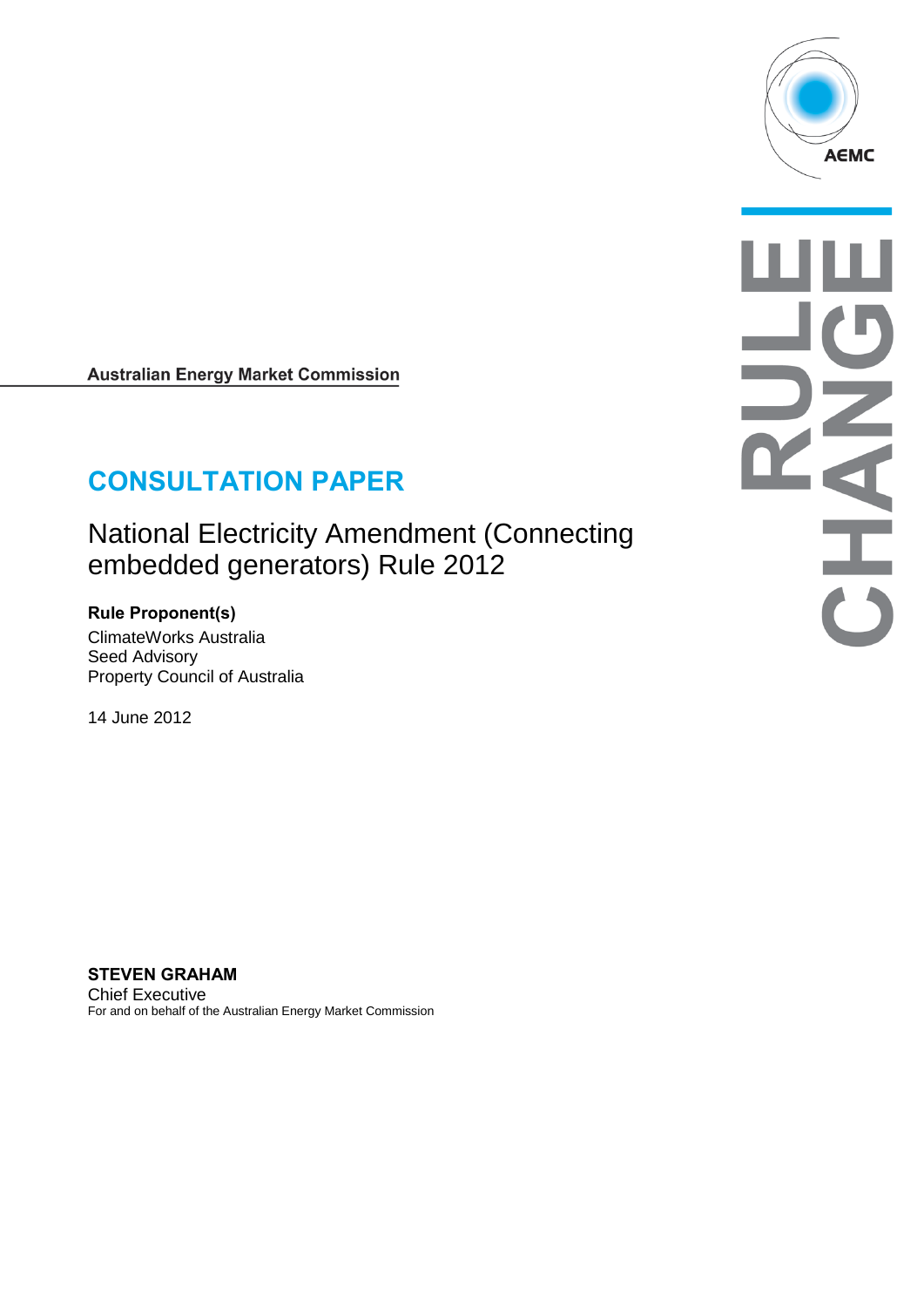#### **Inquiries**

Australian Energy Market Commission PO Box A2449 Sydney South NSW 1235

**E**: aemc@aemc.gov.au **T**: (02) 8296 7800 **F**: (02) 8296 7899

Reference: ERC0147

#### **Citation**

Australian Energy Market Commission 2012, Connecting embedded generators, Consultation Paper, AEMC, 14 June 2012, Sydney

#### **About the AEMC**

The Council of Australian Governments, through its Ministerial Council on Energy (MCE), established the Australian Energy Market Commission (AEMC) in July 2005. The AEMC has two principal functions. We make and amend the national electricity and gas rules, and we conduct independent reviews of the energy markets for the MCE.

This work is copyright. The Copyright Act 1968 permits fair dealing for study, research, news reporting, criticism and review. Selected passages, tables or diagrams may be reproduced for such purposes provided acknowledgement of the source is included.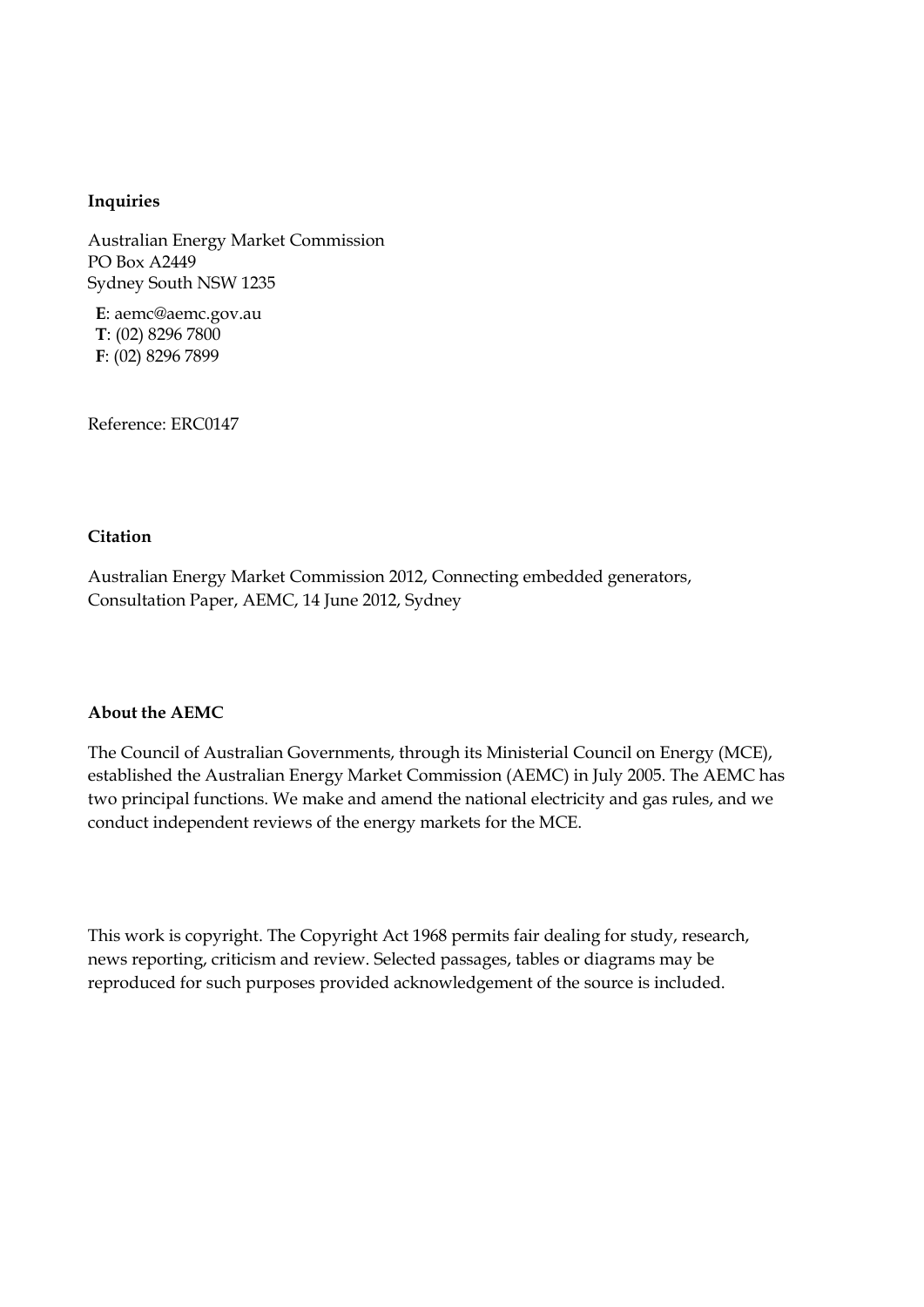## **Contents**

| $\mathbf{1}$            |     |  |  |  |
|-------------------------|-----|--|--|--|
| $\overline{2}$          |     |  |  |  |
|                         | 2.1 |  |  |  |
|                         | 2.2 |  |  |  |
| 3                       |     |  |  |  |
|                         | 3.1 |  |  |  |
|                         | 3.2 |  |  |  |
| $\overline{\mathbf{4}}$ |     |  |  |  |
| 5                       |     |  |  |  |
|                         | 5.1 |  |  |  |
|                         | 5.2 |  |  |  |
|                         | 5.3 |  |  |  |
|                         | 5.4 |  |  |  |
|                         | 5.5 |  |  |  |
| 6                       |     |  |  |  |
|                         | 6.1 |  |  |  |
|                         | 6.2 |  |  |  |
|                         |     |  |  |  |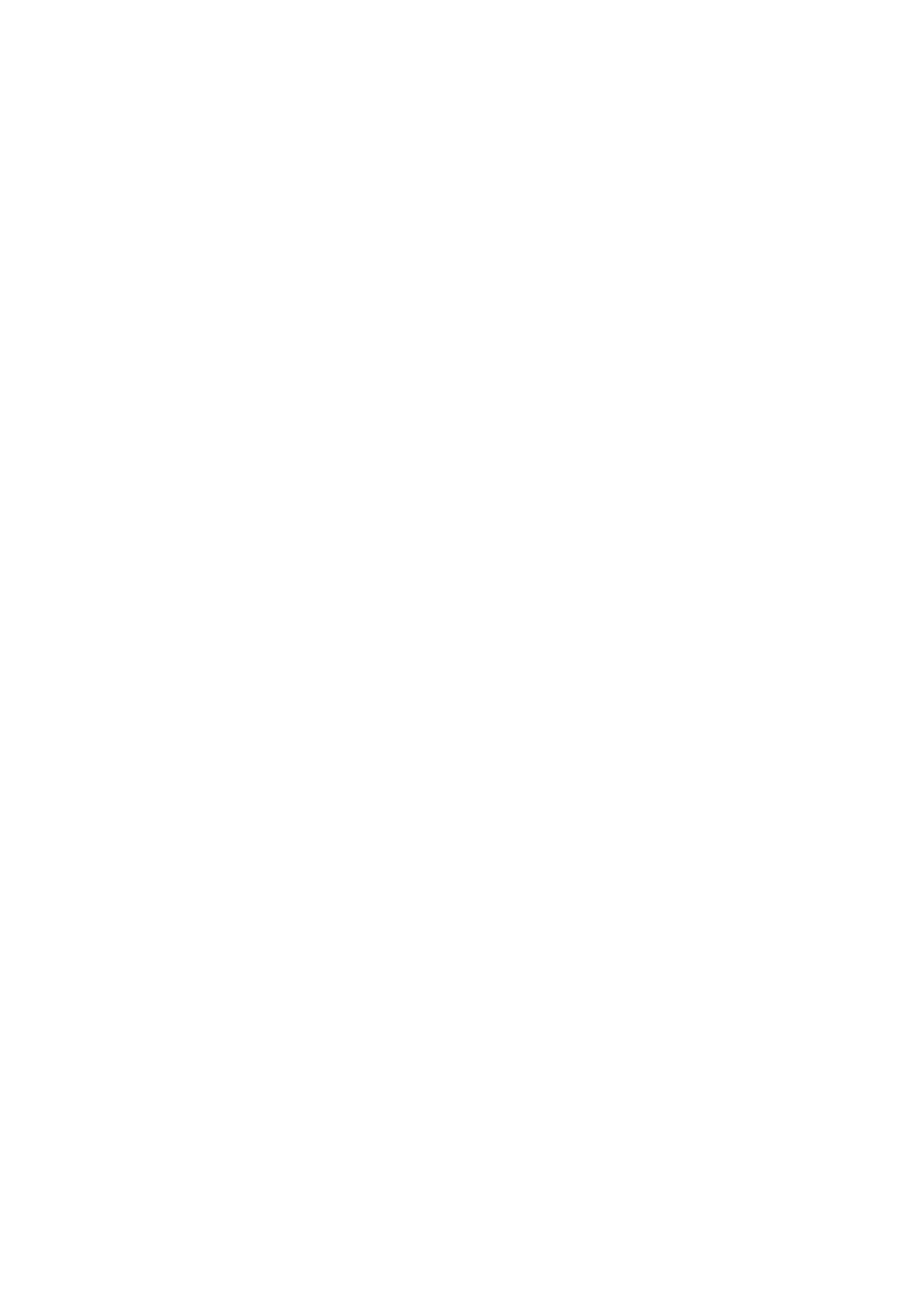## <span id="page-4-0"></span>**1 Introduction**

On 18 April 2012, ClimateWorks Australia, Seed Advisory and the Property Council of Australia (proponents) submitted a rule change request to the Australian Energy Market Commission (AEMC or Commission) in relation to the connection of embedded generators in the National Electricity Market (NEM).

This Consultation Paper has been prepared by the staff of the AEMC to facilitate public consultation on the rule change proposal and does not necessarily represent the views of the AEMC or any individual Commissioner of the AEMC.

This paper:

- sets out a summary of, and a background to, the rule change request;
- identifies a number of questions and issues to facilitate the consultation on this rule change request; and
- outlines the process for making submissions.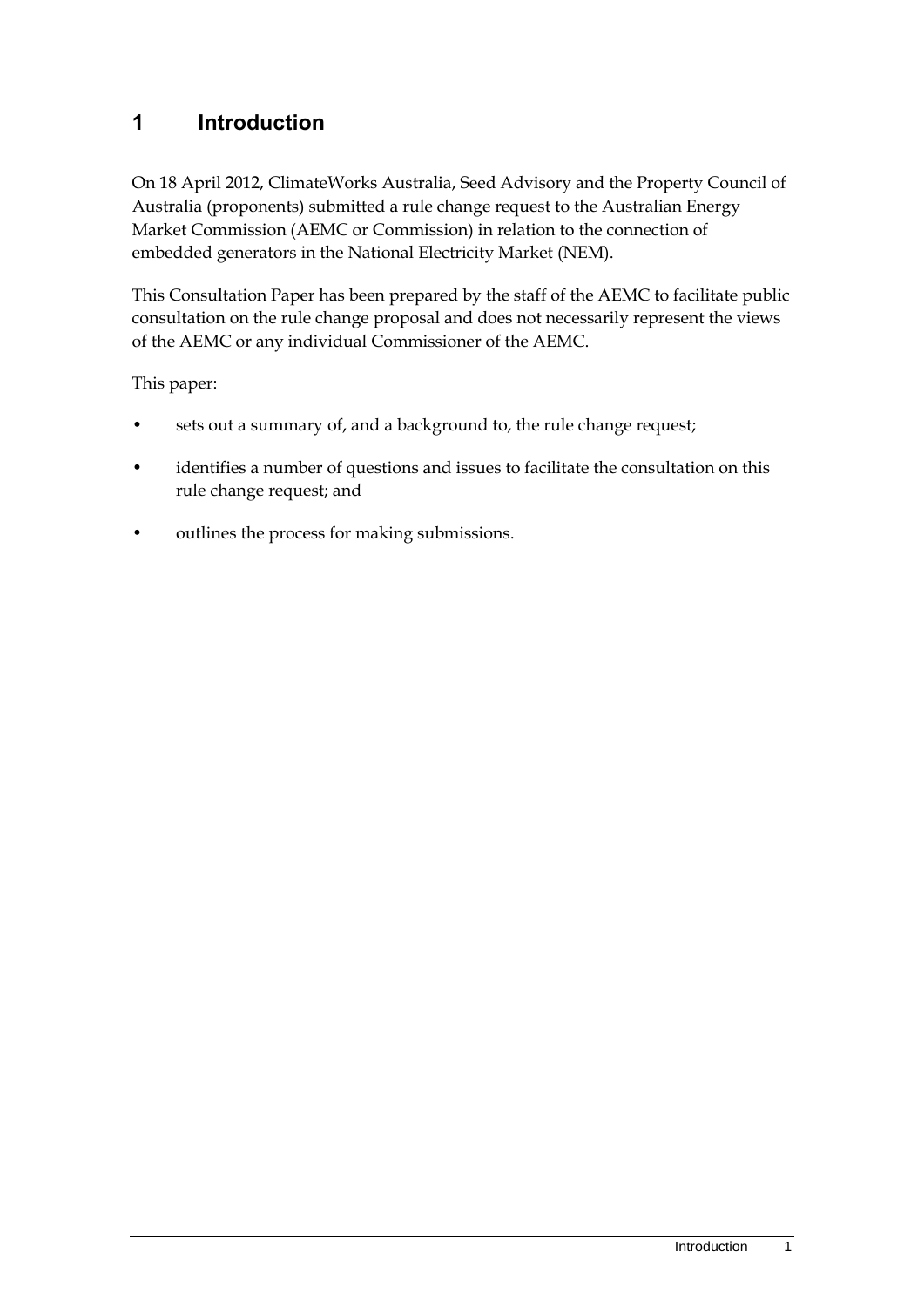## <span id="page-5-0"></span>**2 Background**

This rule change request relates to the process for connecting embedded generators in the NEM. Embedded generating units are electricity generating units that are connected within a distribution network and do not have direct access to a transmission network.<sup>1</sup> There is a variety of embedded generation technologies, many of which have the potential to provide benefits to consumers and the market. This chapter provides background information on the provisions relating to connecting embedded generators.

## <span id="page-5-1"></span>**2.1 Connection processes provisions**

A person wishing to connect to the distribution network needs to apply to the relevant distribution network service provider (DNSP or distributor). Registered participants must follow the connection enquiry and application process under Chapter 5 of the National Electricity Rules (NER or rules).2

Not all embedded generators would be registered participants. This is because under the provisions of the NER, persons who own, control or operate generating units with a nameplate rating of less than 5MW are exempt from registration as a generator; and those with a nameplate rating of between 5MW and 30MW may apply to the Australian Energy Market Operator (AEMO) for an exemption from registration.<sup>3</sup> Although the Chapter 5 connection process would not automatically apply to embedded generators that are not registered participants, the current provisions provide that any person wishing to establish a connection to a network may elect to follow the connection procedures under Chapter 5.4

Chapter 5A, to be introduced as a part of the National Energy Customer Framework, will have provisions for standardised offers to provide basic and standard connection services. This would cover connections for some types of embedded generators.<sup>5</sup>

## <span id="page-5-2"></span>**2.2 Meeting technical requirements**

One of the criteria that must be met by a connection applicant is that its installation must meet relevant technical requirements. The NER does not contain 'automatic access' or 'minimum access' technical standards that specifically apply to any type of

<sup>1</sup> Under Chapter 10 of the NER, an embedded generating unit is defined as '[a] generating unit connected within a distribution network an not having direct access to the transmission network'.

<sup>2</sup> The process under Chapter 5 of the NER applies to connections to both the distribution and transmission networks.

<sup>3</sup> Clause 2.2.1 of the NER.

<sup>4</sup> Clause 5.3.1 of the NER.

<sup>5</sup> Additional discussion of the provisions in Chapter 5 and Chapter 5A are discussed in section 5.1 below.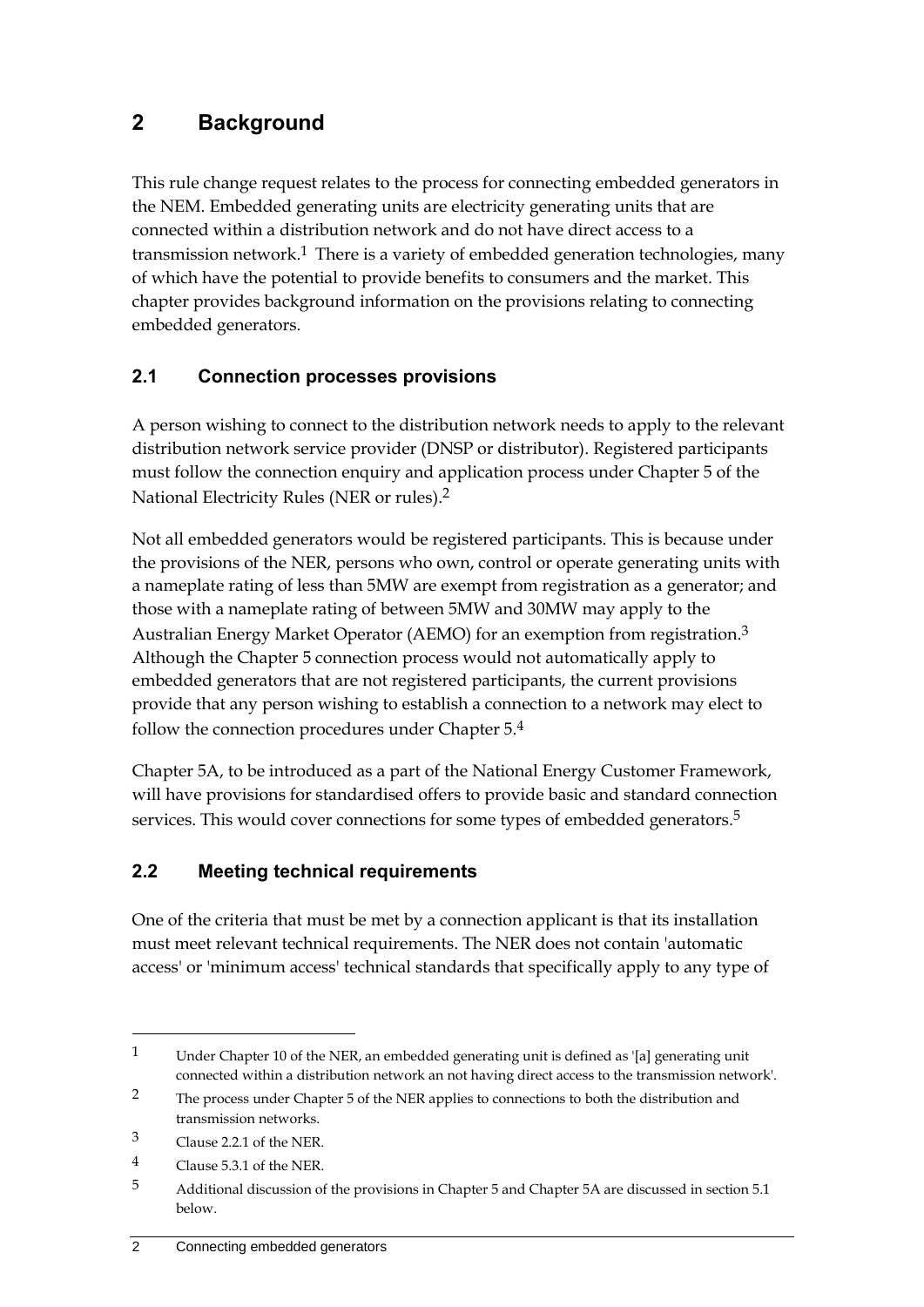embedded generation units.<sup>6</sup> Technical requirements that need to be met by embedded generators are those of the particular distribution network that they are seeking to connect to. These technical requirements would be determined by the relevant distributor in accordance with jurisdictional regulations and standards. As a result, there could be different technical requirements in different locations.

<sup>6</sup> 'Automatic access standard' and 'minimum access standard' are defined under Chapter 10 of the NER:

Automatic access standard: in relation to a technical requirement of access, a standard of performance, identified in a schedule of Chapter 5 as an automatic access standard for that technical requirement, such that a plant that meets that standard would not be denied access because of that technical requirement.

Minimum access standard: in relation to a technical requirement of access, a standard of performance, identified in a schedule of Chapter 5 as a minimum access standard for that technical requirement, such that a plant that does not meet that standard will be denied access because of that technical requirement.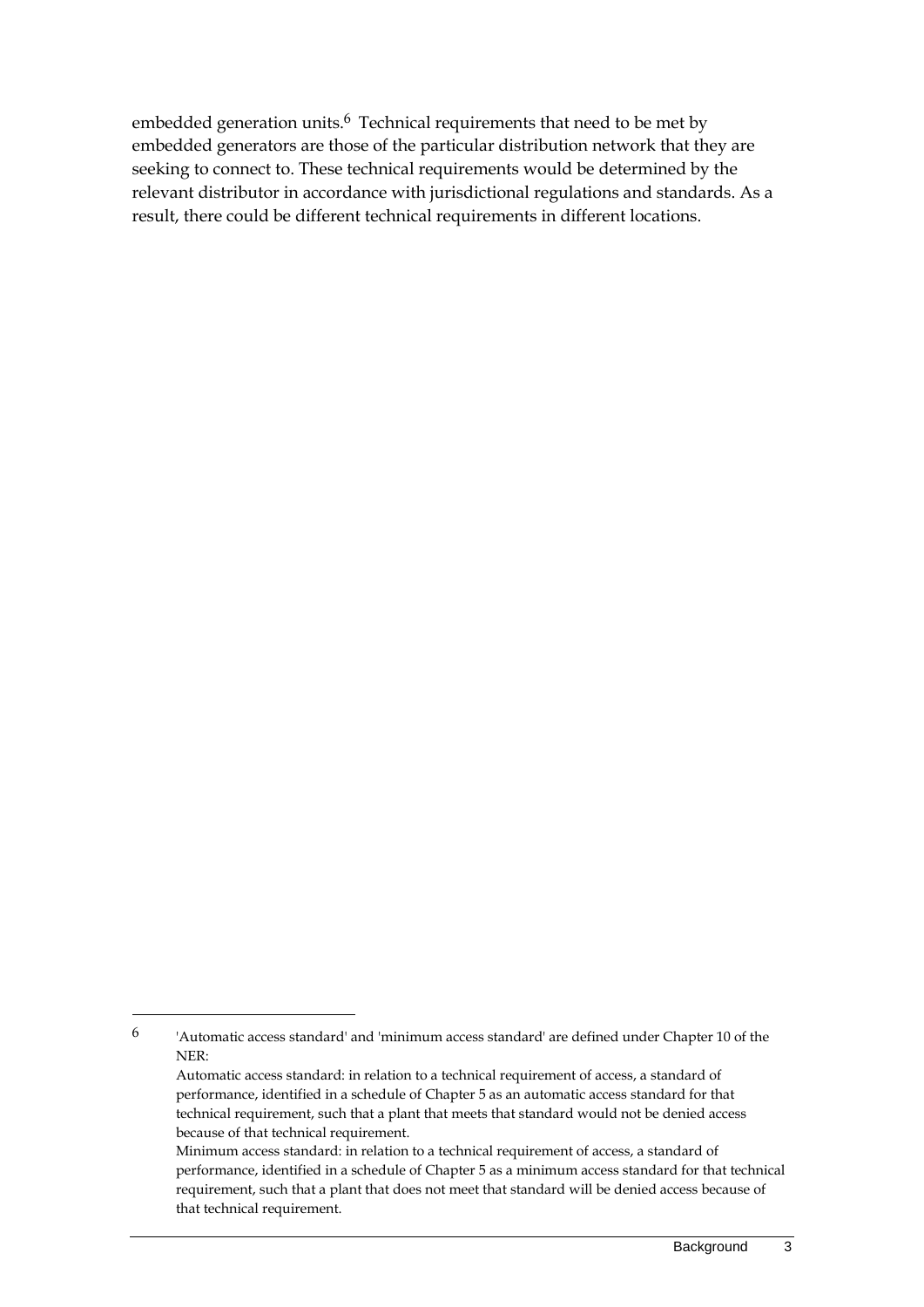## <span id="page-7-0"></span>**3 Details of the rule change request**

The proponents undertook a project in 2011, entitled 'Unlocking Barriers to Cogeneration', to examine barriers facing the deployment of cogeneration in the NEM. The proponents advise that this rule change request seeks to overcome the barriers in the connection process identified through that project.7

## <span id="page-7-1"></span>**3.1 Perceived problems**

The proponents consider there are a number of problems or barriers to the connection of embedded generators in the NEM, which they have set out in detail in the rule change request.8 The key points are as follows.

#### **Connection process and terms & conditions**

The proponents consider that, although there are connection processes under Chapters 5 and 5A, they are not sufficiently prescriptive to provide certainty to connection applicants. There is uncertainty with respect to whether applications would be successful, the timeframe within which applications would be considered and the overall costs of connection. The proponents note that the connection process can result in significant delays to embedded generation projects.<sup>9</sup>

The proponents also note that the terms and conditions for connection can vary significantly between distributors. The absence of standards terms and conditions are considered to increase the difficulty with which embedded generators are able to anticipate the requirements and costs associated with connections. The proponents also contend that the terms of connection agreements are frequently 'onerous, one sided and not negotiable'.10

#### **Technical requirements**

Technical requirements or standards for distribution networks are determined in accordance with jurisdictional and local requirements. As a result, the technical standards that apply to embedded generator connections vary between distributors. The proponents consider that at times these technical requirements 'are not clearly and comprehensively identified at the beginning of the connection process' and can therefore result in 'significant costs and undermine the viability' of a project as it

<sup>7</sup> Rule change request, pp. 6-7. The 'Unlocking Barriers to Cogeneration' report is published on the proponents' websites including at http://www.climateworksaustralia.org/ClimateWorks\_Unlocking\_Barriers\_to\_Cogeneration\_Rep ort.pdf.

<sup>8</sup> Rule change request pp. 10-13.

<sup>9</sup> ibid, p. 11.

<sup>10</sup> ibid, p. 13.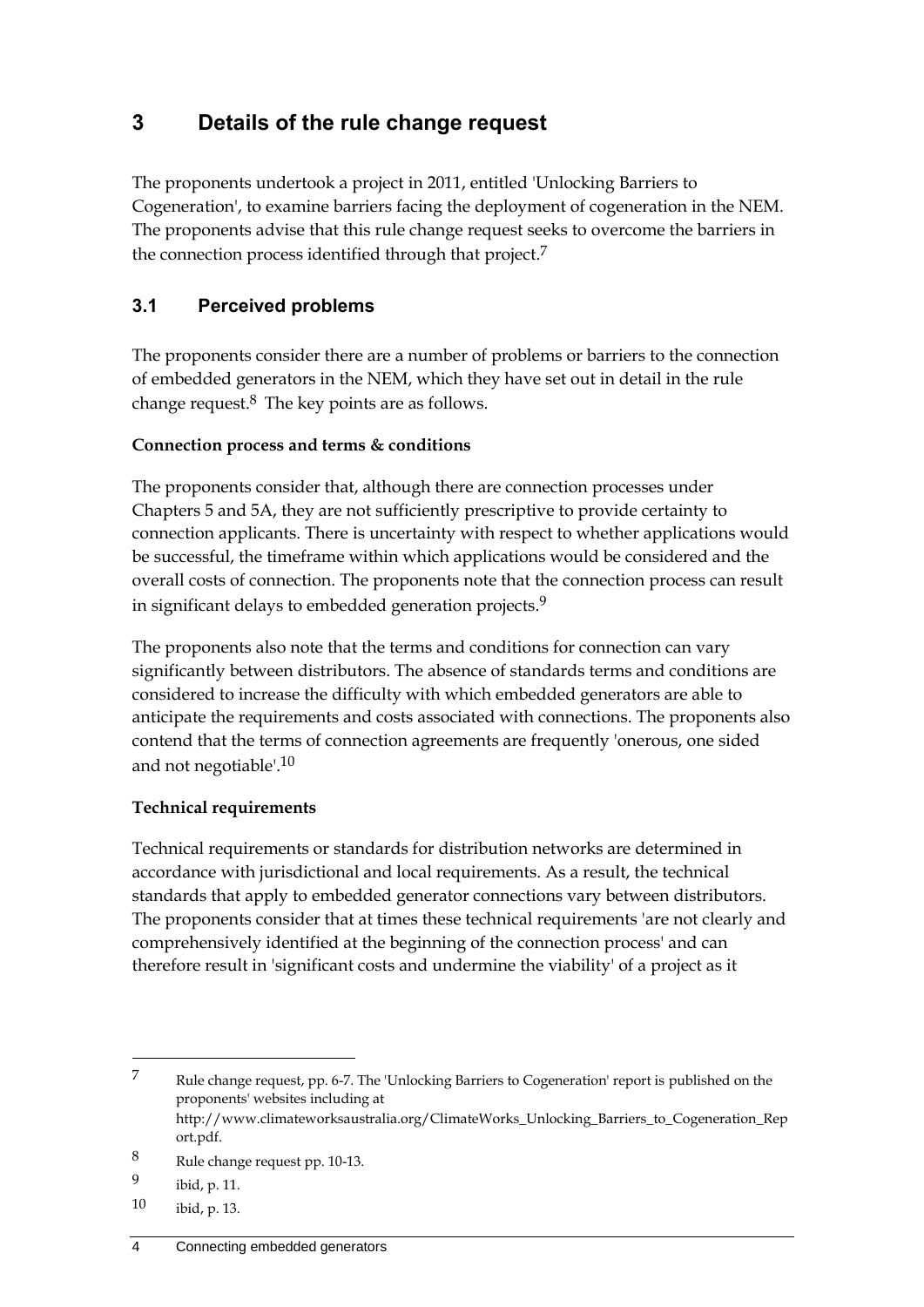impacts the ability of the embedded generator to make relevant commercial decisions.<sup>11</sup>

The proponents also note that 'some technical requirements imposed by DNSPs disallow exports of electricity to the grid'.12 This can impact project proponents' options with regards to viable solutions they can implement and has resulted in project proponents installing units they consider are not scale efficient.

### **Connection and augmentation costs**

Depending on the specific requirements of the connection application and jurisdictional provisions, embedded generators could be required to contribute to costs to augment the shared network arising from their connection to the network. The proponents consider there is 'a lack of clarity and transparency regarding responsibility for, need for and the costs of augmentation to the network'.13 They further note that, at times, the costs associated with a connection could be 'prohibitively expensive'.<sup>14</sup>

## <span id="page-8-0"></span>**3.2 Proposed changes and rationale**

To address the issues they have identified, the proponents propose a number of amendments to Chapter 5 of the NER. The rule change request includes a proposed rule.

The rule change request proposes to address the following:

- **Connection process and terms & conditions** amend the connection process to have more prescriptive timeframes for distributors to provide responses; require distributors to publish standard information requirements; and require distributors to set out standard terms for embedded generation connections.<sup>15</sup>
- **Technical requirements** introduce an automatic access standard for embedded generators;16 and give embedded generators the right to export electricity to the network.
- **Connection and augmentation costs** exclude embedded generators from paying shared network augmentation costs; allow network service providers the option to charge a fee for service to provide services to embedded generation proponents at the project development stage.

<sup>11</sup> ibid, p. 12.

<sup>12</sup> ibid

<sup>13</sup> ibid, p. 13.

<sup>14</sup> ibid

<sup>15</sup> The rule change request focusses on provisions as applied to distributors. However, the proposed rule is drafted to apply generally to 'network service providers'.

<sup>16</sup> The content of such a technical standard has not been included in the rule change request. The technical standard requirements are discussed further below in section 5.2.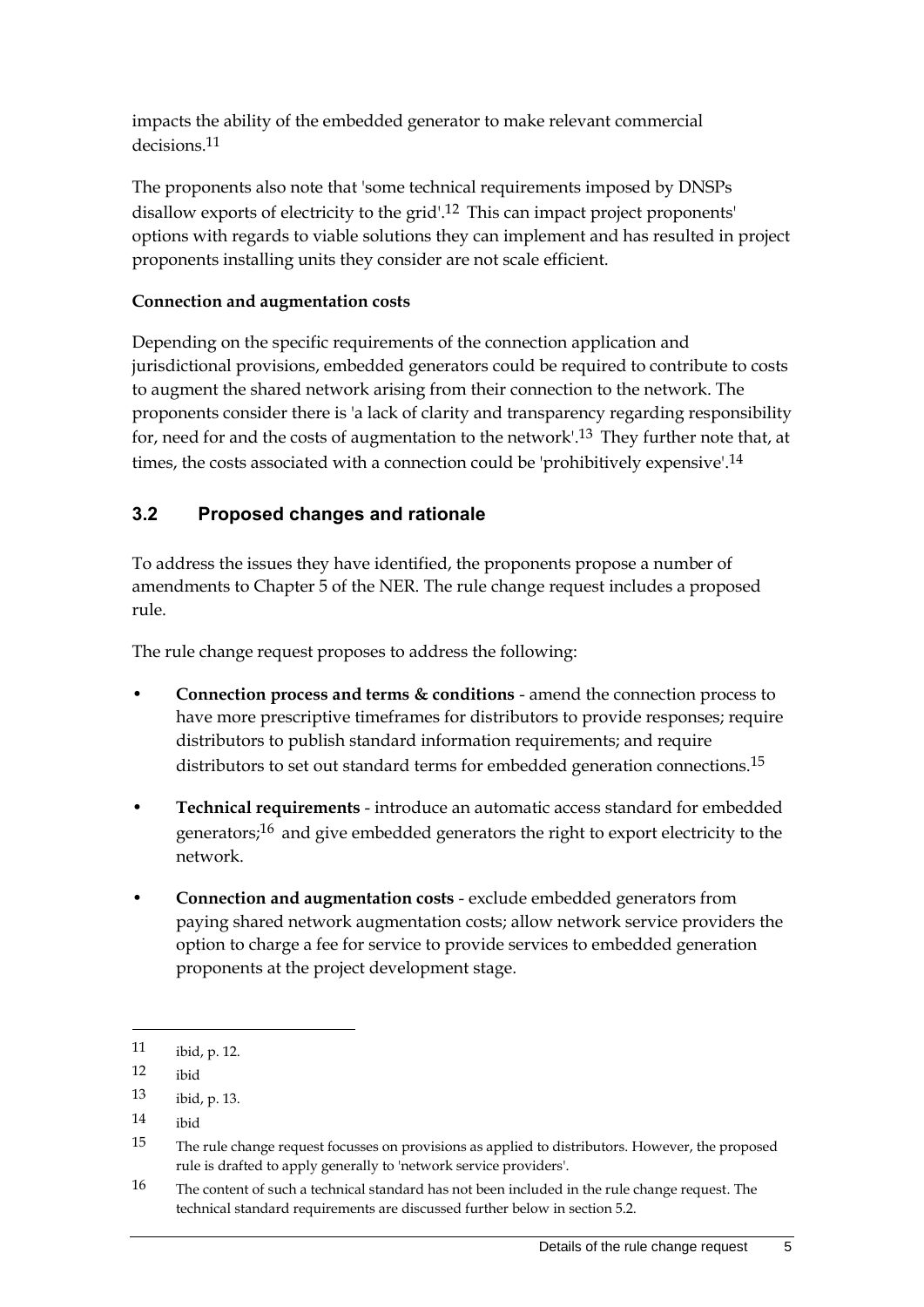• **Other changes** - require distributors to publish annual network reports.17 and make various other consequential amendments.

In the rule change request the proponents provide their rationale for the rule change. A number of key points raised in the rule change request are summarised as follows:18

- The proposed changes would improve the efficiency of the connection process and thereby improve static efficiency and reduce transaction costs for demand side proponents as well as distributors. The potential for greater innovation in the financing and operation of cogeneration would also be improved by providing clearer timeframes for connection and transparency on the scope of costs.
- Cogeneration is an efficient form of energy supply and can reduce overall energy consumption and energy costs to customers of the cogeneration installation and to electricity customers more generally. Cogeneration also produces fewer carbon emissions compared to coal and they can also increase the security of supply in some cases. This rule change request reduces unnecessary barriers to the adoption of cogeneration and encourages investment by providing lower costs and better investment returns.
- The current approach to shared network augmentation costs is inequitable as it is on a 'last in, worst dressed' basis. Connection applicants that require marginal augmentation are penalised and consideration is not given to the contribution to network requirements of previous connections.

<sup>17</sup> The proponents acknowledge that the requirement for distributors to publish annual reports are being considered under the distribution network planning and expansion framework rule change. The proponents consider that the proposed rule under the network planning rule change would address their requirements.

<sup>18</sup> Rule change request, pp. 20-22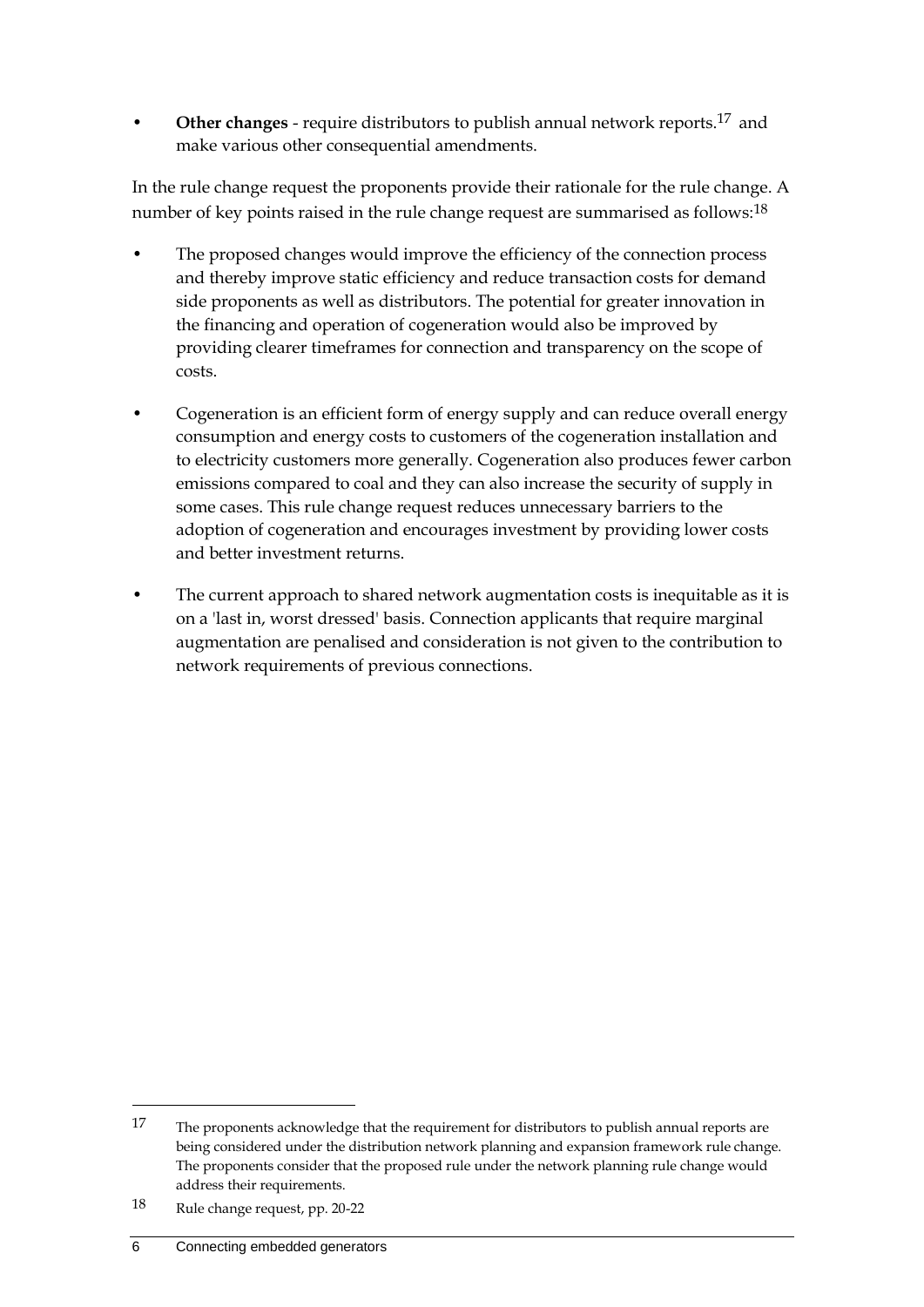## <span id="page-10-0"></span>**4 Assessment framework**

The Commission's assessment of this rule change request must consider whether the proposed rule promotes the National Electricity Objective (NEO) as set out under s.7 of the National Electricity Law (NEL). The NEO states:

"The objective of this Law is to promote efficient investment in, and efficient operation and use of, electricity services for the long term interests of consumers of electricity with respect to-

- (a) price, quality, safety, reliability and security of supply of electricity; and
- (b) the reliability, safety and security of the national electricity system."

In assessing the rule change against the NEO, the Commission's consideration will include whether the proposed changes will lead to:

- lower costs for embedded generators and distributors;
- more efficient investment outcomes including providing clearer, more cost-reflective price signals;
- clearer, more transparent connection processes for connections to distribution networks to be completed in a timely manner; and
- clearer, more transparent processes for determining connection costs that are consistent with the revenue and pricing principles.

The rule change request will be compared with the status quo (or counterfactual), which in this case are the current provisions under Chapter 5 of the NER (and proposed Chapter 5A where relevant).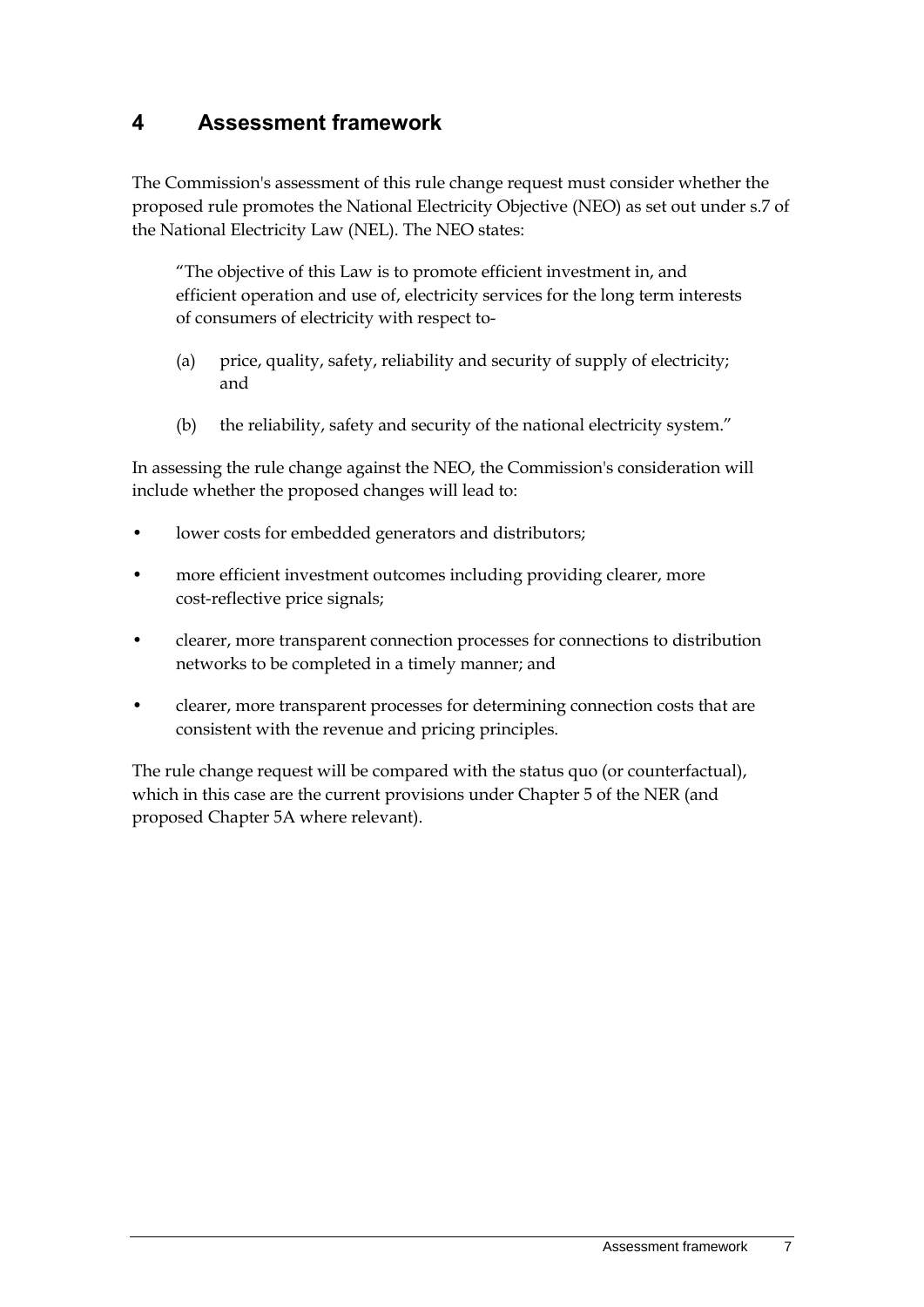## <span id="page-11-0"></span>**5 Issues for consultation**

Taking into consideration the assessment framework and potential requirements to implement the proposed rule change, a number of issues for consultation appear to be relevant. These specific issues are raised giving consideration to the problems described by the proponents as well as the details of the proposed rule which has been submitted as a part of the rule change request.

These issues outlined below are provided for guidance. Stakeholders are encouraged to comment on these issues as well as any other aspect of the rule change request or this paper including the proposed framework.

### <span id="page-11-1"></span>**5.1 Connection process**

Chapter 5 of the NER sets out, among other things, the procedure and requirements for connecting to the transmission and distribution networks. The provisions apply to registered participants or intending participants.19 However, any person can elect to use the connection process set out under rule 5.3 (see section 5.1.1 below).20 If a non-registered embedded generator does not elect to use the connection process under Chapter 5, jurisdictional processes would apply. The proponents note that the connection process could vary between distributors, even those in the same jurisdiction.<sup>21</sup>

Chapter 5A of the NER, which is to be introduced as a part of the national energy customer framework, has been developed to provide for more standardised connection processes for some types of embedded generators. Under Chapter 5A, distributors will be required to develop 'model standing offers' for micro-embedded generators, which are typically installations with a nameplate rating up to 10kW.22 Distributors will also have the option to develop standing offers for other types of embedded generator categories (potentially categories for installations between 10kW and 30MW).23

<sup>19</sup> Under clause 2.2.1 of the NER, installations that are less than 5MW are exempt from registration and installations from 5MW to 30MW may apply to AEMO for an exemption.

<sup>20</sup> Clause 5.3.1(c) of the NER.

<sup>21</sup> Rule change request, pp. 10-12.

<sup>22</sup> Under Chapter 5A a 'model standing offer' is defined as a document approved by the AER as a model standing offer to provide 'basic connection services' or as a model standing offer to provide 'standard connection services'. A basic connection service is a service provided to a micro embedded generator and a standard connection service is a connection service provided for a particular class of connection applicant for which a model standing offer has been approved by the AER.

<sup>23</sup> Under Chapter 5A a 'micro EG connection' means 'a connection between an embedded generating unit and a distribution network of the kind contemplated by Australian Standard AS 4777 (Grid Connection of energy systems via inverters)'.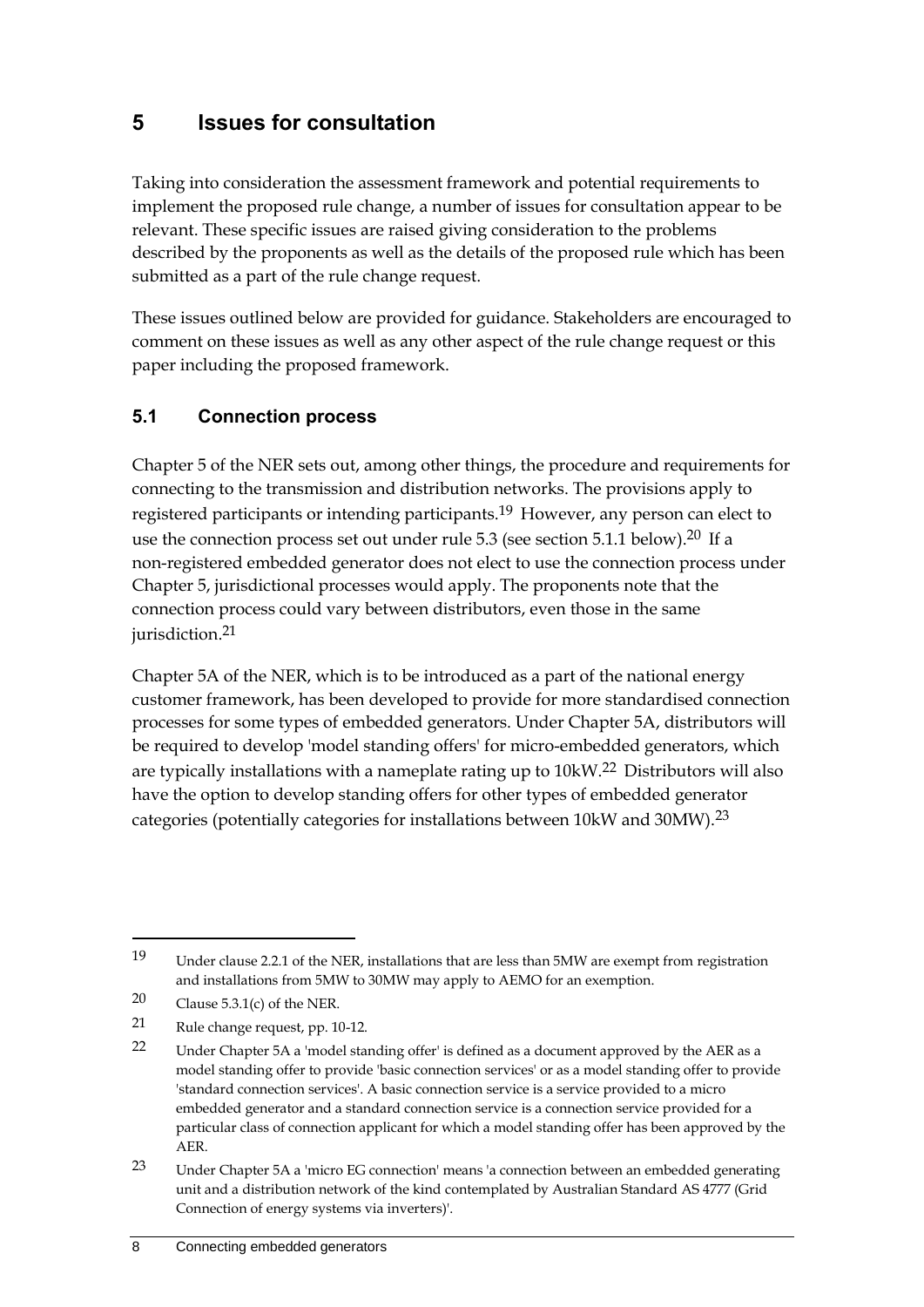Chapter 5A also provides a negotiated connection framework, which would apply for non-registered embedded generators. 24

The provisions of Chapter 5 compared with Chapter 5A are set out in the following table.

| Type of          | <b>Registration</b>                                                             | <b>Chapter 5 (connection process)</b>                                                                                                                                                                                                                                                                                                                                                                                      | <b>Chapter 5A</b>                                                                                                                                                                                            |
|------------------|---------------------------------------------------------------------------------|----------------------------------------------------------------------------------------------------------------------------------------------------------------------------------------------------------------------------------------------------------------------------------------------------------------------------------------------------------------------------------------------------------------------------|--------------------------------------------------------------------------------------------------------------------------------------------------------------------------------------------------------------|
| installation     | requirements                                                                    | and technical requirements)                                                                                                                                                                                                                                                                                                                                                                                                |                                                                                                                                                                                                              |
| Less than<br>5MW | Exempt from<br>registration                                                     | Chapter 5 provisions do not<br>automatically apply.<br>However, any person can require<br>the network service provider to<br>comply with Chapter 5 and/or<br>elect to use the connection<br>process. Otherwise, jurisdictional<br>processes apply. (Once Chapter<br>5A has been implemented, a<br>connection applicant can choose<br>between Chapter 5 and<br>Chapter 5A).<br>Jurisdictional technical standards<br>apply. | Chapter 5A applies.<br>Under Chapter 5A<br>distributors must<br>develop 'model<br>standing offers' to<br>apply for 'micro<br>embedded<br>generators', which<br>are typically<br>installations up to<br>10kW. |
| 5MW to<br>30MW   | Can apply to<br>AEMO for<br>exemption to<br>register as a<br>market participant | If exempt from registration, same<br>provisions as above. (Once<br>Chapter 5A has been<br>implemented, a connection<br>applicant that is exempt from<br>registration can choose between<br>Chapter 5 and Chapter 5A).<br>Chapter 5 provisions apply if<br>registered as a market participant.                                                                                                                              | Chapter 5A would<br>apply for<br>non-registered<br>embedded<br>generators.                                                                                                                                   |
| More than        | Must register as a                                                              | Chapter 5 applies.                                                                                                                                                                                                                                                                                                                                                                                                         | Chapter 5A does not                                                                                                                                                                                          |
| 30MW             | market participant                                                              |                                                                                                                                                                                                                                                                                                                                                                                                                            | apply.                                                                                                                                                                                                       |

#### **Table 5.1 Provisions under Chapter 5 and Chapter 5A of the NER**

The proponents consider that Chapter 5 was drafted with large generators in mind while Chapter 5A has 'been designed predominantly to accommodate micro-embedded generators'.25 They also note that distributors have the discretion, and not the obligation, to establish standing offers for other classes or categories of customers.26 Consequently, the proponents consider there is a 'clear gap' in the provisions for connection for generators with a nameplate rating of between 10kW and

<sup>24</sup> Chapter 5A defines a non-registered embedded generator as 'an embedded generator that is neither a micro embedded generator nor a registered participant'.

<sup>25</sup> Rule change request, p. 9.

<sup>26</sup> ibid, pp. 9-10.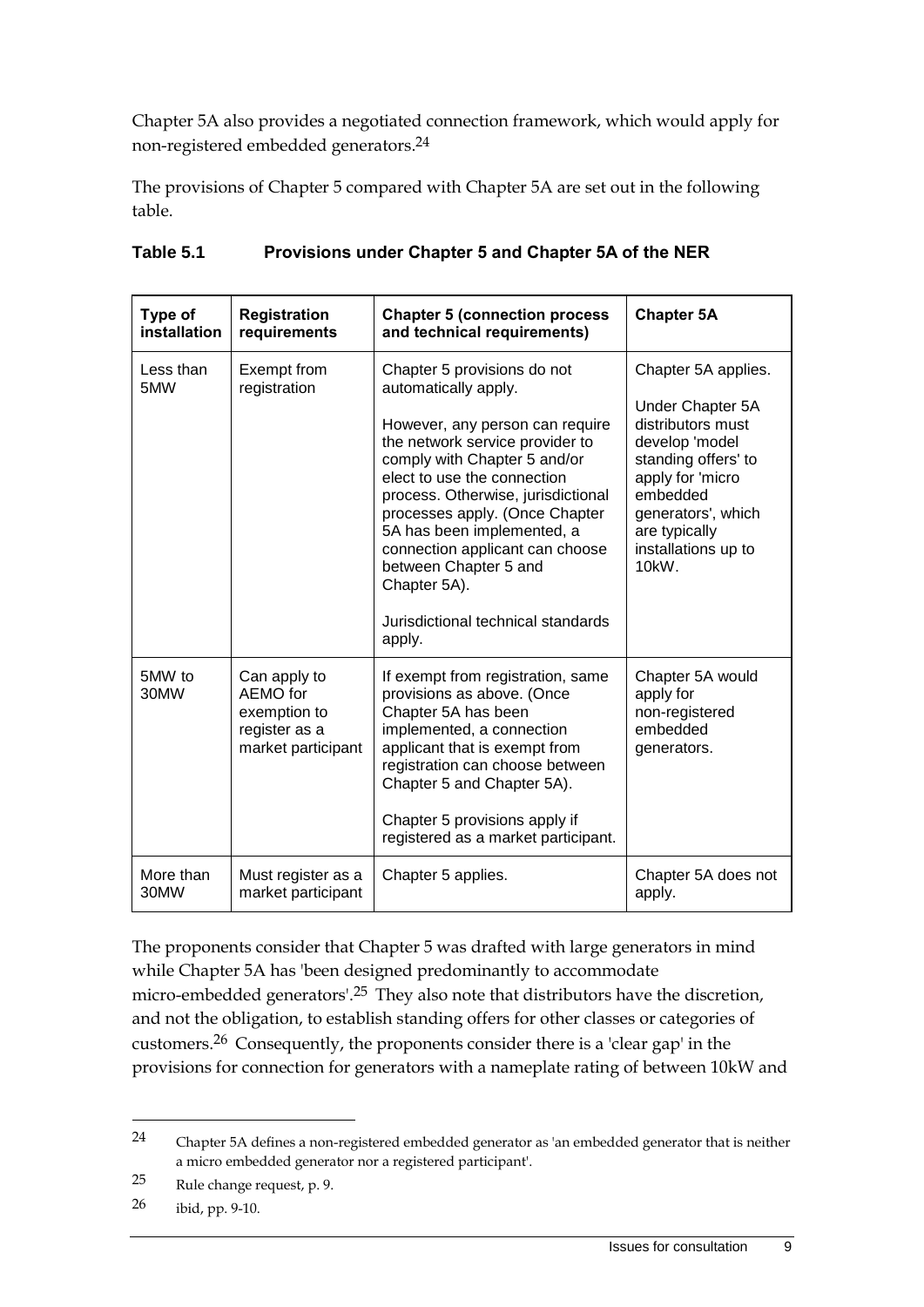30MW.27 Given this gap, the proponents consider the provisions under the NER are 'insufficiently prescriptive to provide certainty to connection applicants'.28

Specific issues on the connection process are considered as follows.

## **5.1.1 Complying with Chapter 5**

The proponents suggest that a new clause be inserted in Chapter 5 of the NER to specify that an embedded generator has the right to require a network service provider to comply with Chapter 5.<sup>29</sup> However, there are existing provisions under Chapter 5 that allow any person to agree with a network service provider to comply with Chapter 5 as a part of a connection agreement. The provisions under the NER also provide for any person wishing to establish a connection to a network to elect to follow the procedures under rule 5.3.30

## **Question 1 Complying with Chapter 5**

- **(a) Currently any person can require a network service provider to comply with Chapter 5 or elect to use the connection procedure under Chapter 5. Are there any problems or barriers to how this is applied in practice?**
- **(b) If so, what are the problems and/or barriers? What are the costs and impacts on stakeholders?**
- **(c) How would the proposed amendment to specify that an embedded generator has the right to require a network service provider to comply with Chapter 5 resolve these problems and/or barriers?**
- **(d) Given that any person can elect to use the connection process under Chapter 5, when, and why, do non-registered embedded generators choose not to use this process?**

## **5.1.2 Good faith provisions**

The rule change request proposes that a clause be added to Chapter 5 of the NER to require that each party in a connection process 'must act in good faith in relation to connection to a network'.31 However, there is an existing clause in Chapter 5 that specifies network service providers and connection applicants are entitled to negotiate

<sup>27</sup> ibid, p. 10.

<sup>28</sup> ibid, p. 11.

<sup>29</sup> ibid, p. 23.

<sup>30</sup> Clause 5.1.2(b) and clause 5.3.1(c) of the NER.

<sup>31</sup> Rule change request, p. 25.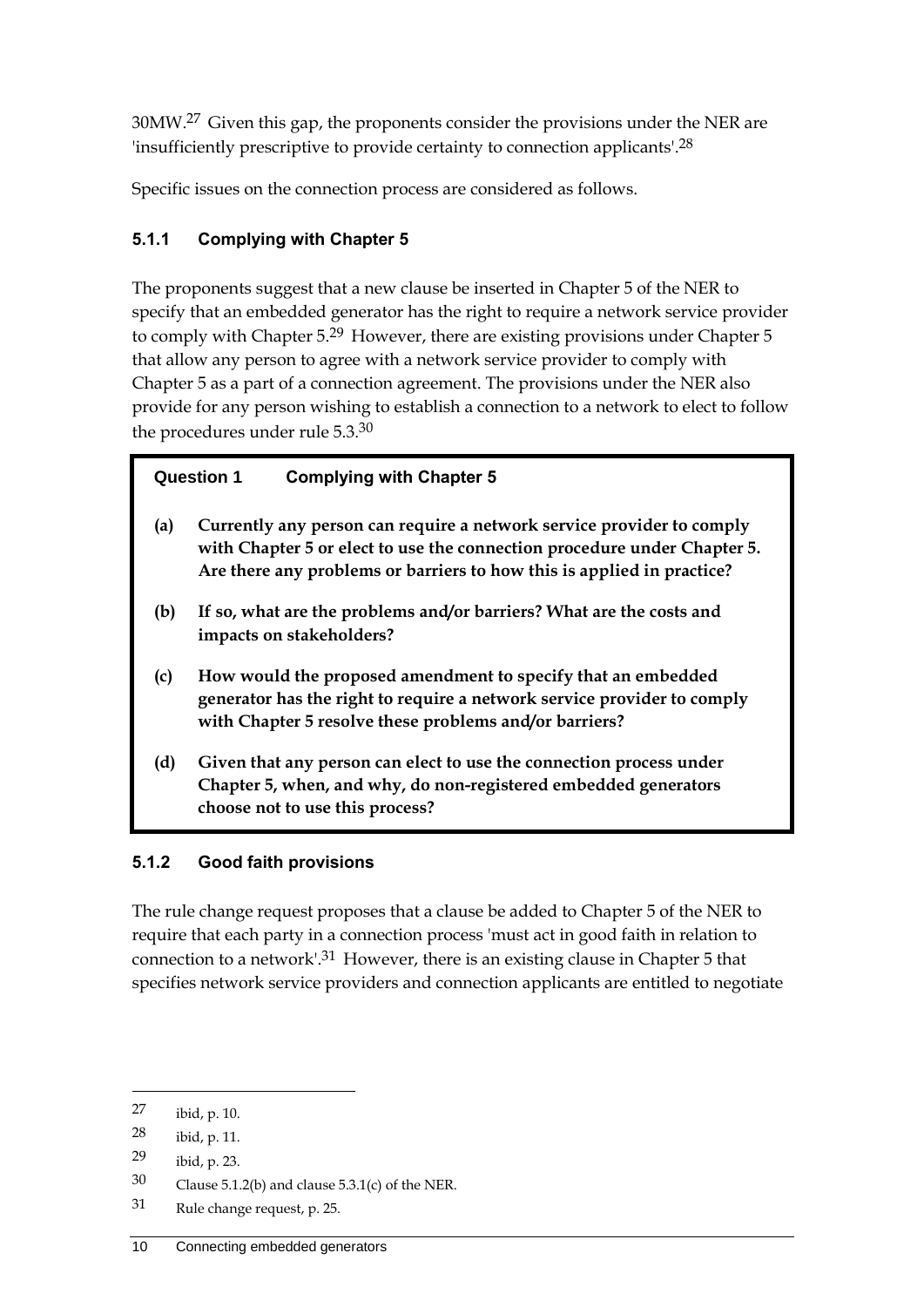on connection services and that each party 'must conduct such negotiations in good faith<sup>'.32</sup> We are interested in whether the existing 'good faith' provisions are deficient.

#### **Question 2 Good faith provisions**

- **(a) The current NER sets out that network service providers and connection applicants must conduct negotiations in 'good faith'. Are there any problems associated with the application of this provision?**
- **(b) How would the proposed amendment for an additional 'good faith' impact stakeholders?**

### **5.1.3 Information requirements**

The rule change request raises a number of issues relating to information provided by distributors. Broadly, the rule change request sets out that proponents of embedded generating projects would benefit from distributors being more transparent with connection requirements. These issues are discussed below.

#### **Publishing details of information requirements**

The proponents submit that the information requirements can vary from distributor to distributor and the requirements may change during the course of a project.<sup>33</sup> To provide more clarity to the information requirements, the rule change request proposes that network service providers be required to publish information on their websites about the connection process.34 This includes an 'application form', a description of the connection process, details about the application fee and how connection charges are to be calculated. In addition, the rule change request proposes that Chapter 5 of the NER specifies that each party 'must provide the other with information the other reasonably requires in order to facilitate connection to the network'.

The proposed changes apply to all network service providers.

Currently, there are no requirements under the NER for network service providers to publish any information on the connection process on their websites.35 However, network service providers are required to provide information to a connection applicant once an enquiry has been made with them.<sup>36</sup>

<u>.</u>

35 Schedule 5.4 of the NER sets out the information to be contained in a preliminary enquiry.

<sup>32</sup> Clause 5.3.6(f) states "[b]oth the *Network Service Provider* and the *Connection Applicant* are entitled to negotiate with each other in respect of the provision of *connection* and any other matters relevant to the provision of *connection* and, if negotiation occur, the *Network Service Provider* and the *Connection Applicant* must conduct such negotiations in good faith."

<sup>33</sup> Rule change request, p. 12.

<sup>34</sup> ibid, p. 26.

<sup>36</sup> Clause 5.3.2(b) of the NER states that '[i]f the information submitted with a *connection* enquiry is inadequate to enable the [network service provider] to process the enquiry, the provider must within 5 *business days*, advise the *Connection Applicant* what other preliminary information of the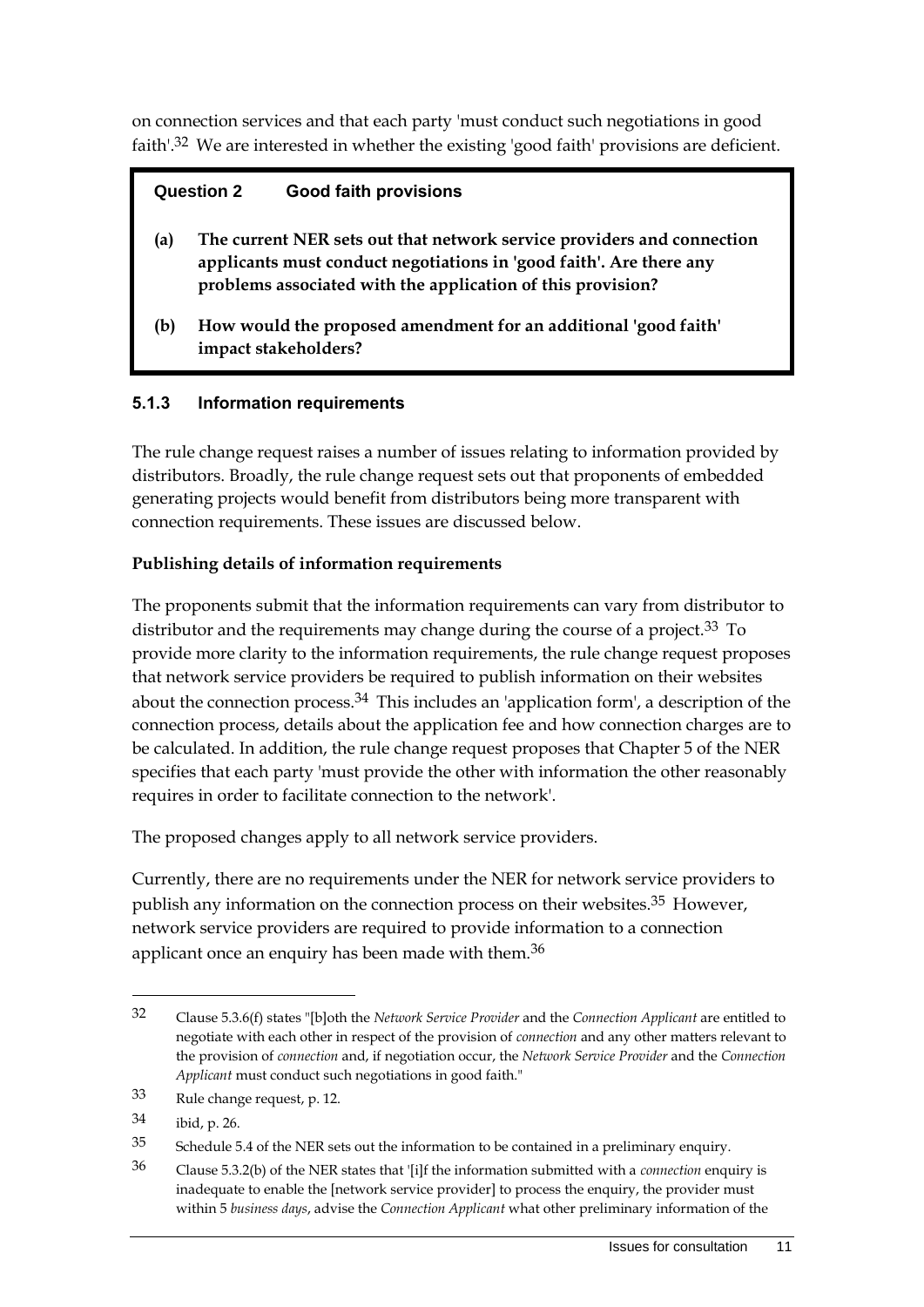The distribution network planning and expansion framework (distribution planning) rule change currently being considered by the AEMC may have some overlap with this aspect of this rule change request.<sup>37</sup> The AEMC has published a draft determination on the distribution planning rule change. The draft determination sets out the introduction of the requirement for each distributor to publish a 'demand side engagement document'.38 The purpose of this document is to encourage distributors to engage with non-network providers in the planning and development process and provide the basis for the development of on-going working relationships between these parties.

The demand side engagement document must set out details of the distributor's processes it adopts for considering non-network solutions and include:39

- an outline of the process followed by distributors when negotiating with non-network providers to develop a potential non-network option;
- an outline of the information a non-network provider is to include in a non-network solution proposal including, where possible, an example of a best practice non-network proposal;
- an outline of the principles that the distributor considers in developing the payment levels for non-network solutions;
- a summary of the factors the distributor takes into account when negotiating connection agreements with embedded generators;
- the process used, and a summary of any specific regulatory requirements, for setting charges and the terms and conditions of connection agreements for embedded generating units; and
- the process for lodging a connection application for an embedded generating unit and the factors taken into account by the distributor when assessing connection applications.

- <sup>37</sup> For more information on the distribution network planning and expansion framework rule change please see the AEMC website.
- 38 This draft determination was published on 14 June 2012 and is available on the AEMC website.
- 39 A select number of points that appear directly related to the issues raised in this rule change request are outlined here. The full required content of the demand side engagement document is set out in detail in the AEMC's draft determination.

kind listed in schedule 5.4 is required before the *connection* enquiry can be further processed'. Under clause  $5.5(c)(2)$  of the NER, a distributor is also required to provide connection applicants 'such information as is reasonably requested to allow the *Connection Applicant* to fully assess the commercial significance of the distribution network user access arrangements' as a part of the offer to connect.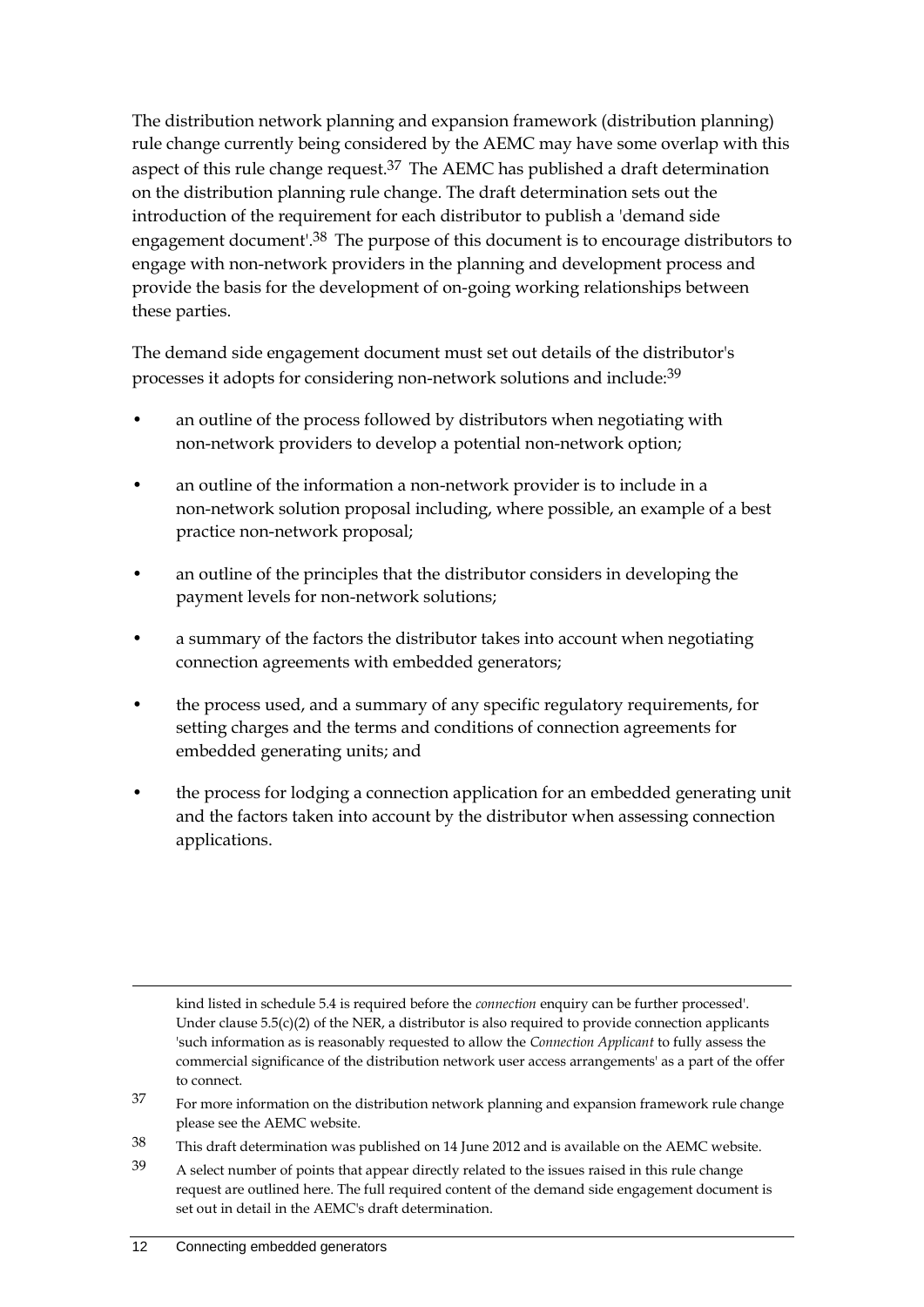#### **Question 3 Publishing details of information requirements**

- **(a) What are the costs and benefits to distributors and embedded generators in requiring distributors to publish information on its connection process including an application form and information on application fees and calculation of connection costs?**
- **(b) How would the proposal to add a clause that each party 'must provide the other with information the other reasonably requires in order to facilitate connection to the network' address any problems? What are the details and examples of the current communication issues that stakeholders have experienced with the connection process?**
- **(c) Noting that there are currently provisions under the NER for the exchange of information, what are the deficiencies of the current arrangements?**
- **(d) Would the demand side engagement document under the distribution network planning and expansion framework rule change address these information requirements?**
- **(e) Should the proposed changes apply generally to all network service providers?**

#### **Response to connection enquiries**

Currently under the NER a network service provider must respond to a connection enquiry in writing setting out, among other things, all the further information that the connection applicant must provide to enable it to assess the application to connect.40 We understand embedded generators have experienced the situation where there was confusion as to what information had already been provided to the distributor. To address this, the rule change request proposes that a clarification be made to this requirement so that information requests from the network service provider can only relate to 'information that has not already been provided by the *Connection Applicant* and the information is reasonably necessary to assess the application to connect'.

The proposed rule would apply to all connection enquiries.

<sup>40</sup> Clause 5.3.3(c) of the NER.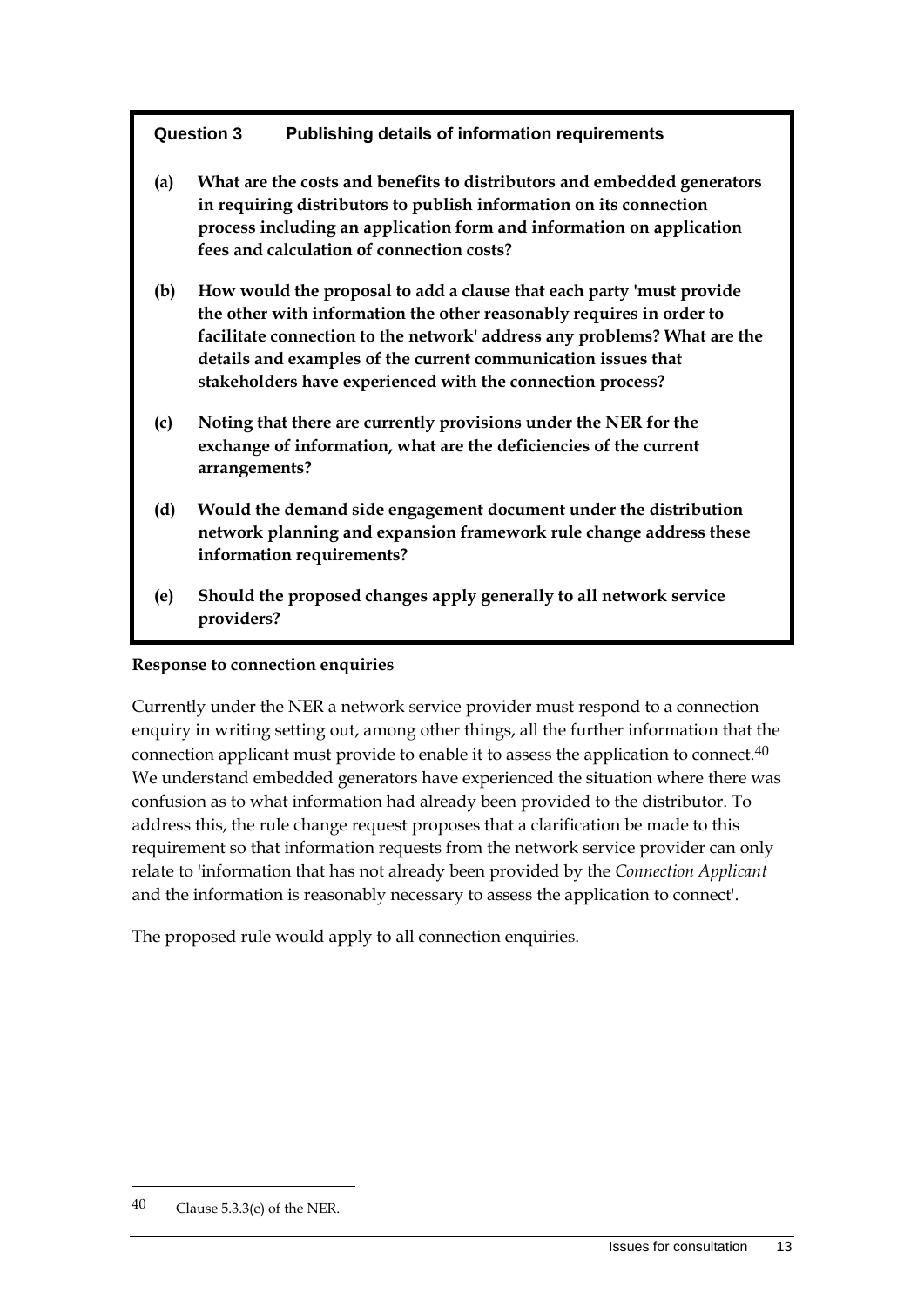#### **Question 4 Response to connection enquiries**

- **(a) In stakeholders' experience, have the response that the network service providers provided in response to connection enquiries been clear and reasonable?**
- **(b) Have there been experiences where a connection applicant has been asked to provide information that it has already submitted and, if so, why?**
- **(c) Have there been experiences where a connection applicant has been asked to provide information that it did not consider was 'reasonable'? How was this situation resolved?**
- **(d) To what extent would the requirements for distributors to publish the demand side engagement document resolve any issues?**

#### **Information in offers to connect**

The NER set out the specific information that must be included in a network service provider's offer to connect.41 This includes the relevant technical requirements and 'the terms and conditions of the kind set out under schedule 5.6' of the NER.42 The proponents consider that these provisions should be more specific to provide certainty to the connection applicant about the relevant requirements that it would need to meet. To address this, the rule change request proposes that this clause be amended such that an offer to connect must also include an itemised statement of connection costs including standard connection charges, meter type and cost, costs of system extension, details of upstream augmentation and any other incidental costs.43 The proposed rule would apply to all network service providers and connection applicants.

The proposed rule would apply to all network service providers and connection applicants.

<sup>41</sup> Clause 5.3.6(b) of the NER.

<sup>&</sup>lt;sup>42</sup> In addition to the provisions under schedule 5.6, under clause 5.3.6(j) of the NER, offers to connect made by a distributor to an embedded generator must conform with the relevant access arrangements set out in rule 5.5.

<sup>43</sup> Rule change request, p. 27.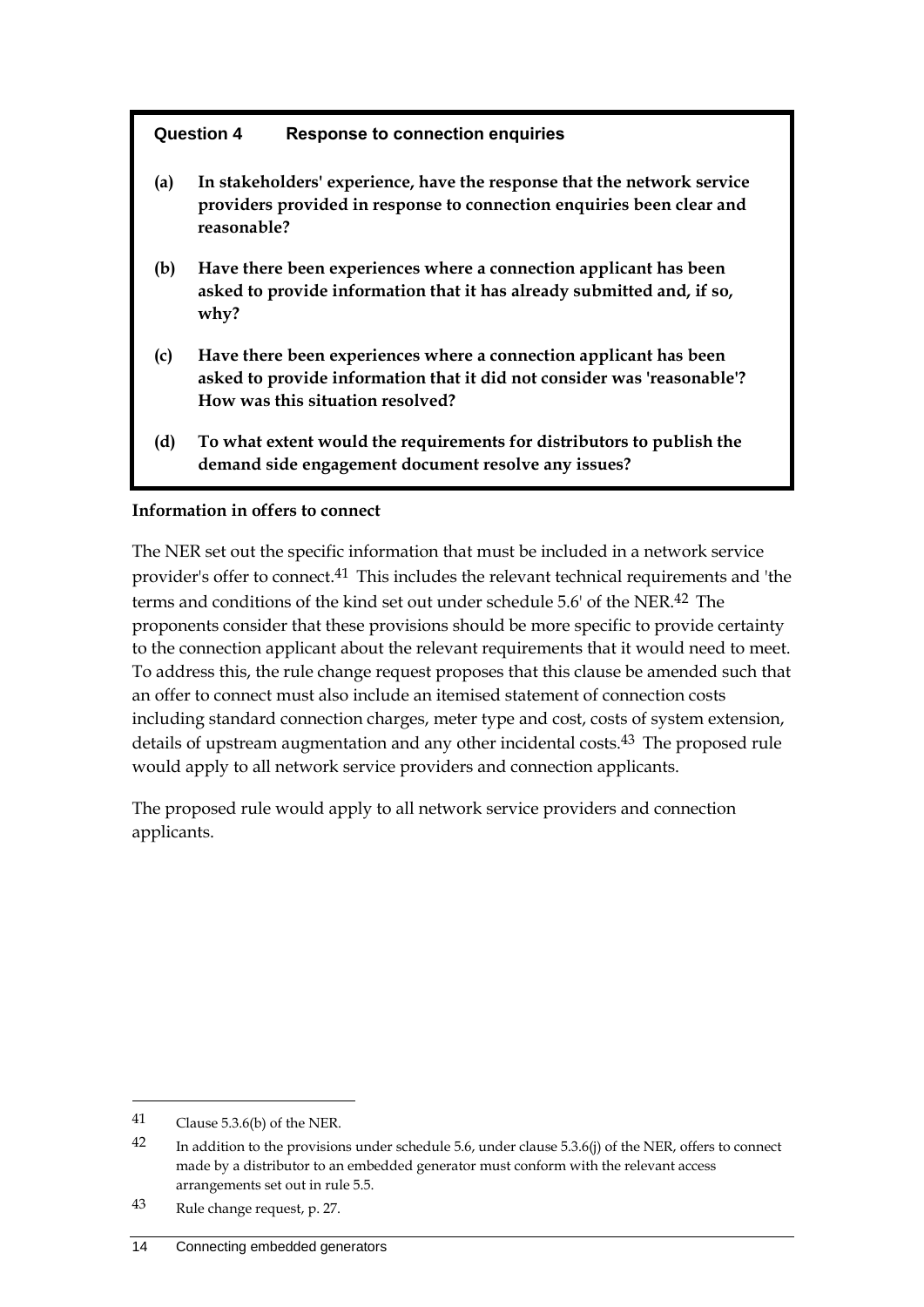#### **Question 5 Information to be included in offers to connect**

- **(a) In practice to date, what information on connection costs are provided in offers to connect? How are the requirement of confirming to rule 5.5 being met? How are the current arrangements deficient?**
- **(b) How would the proposed rule to add an 'itemised statement of connection costs' improve the current arrangements? How would stakeholders be impacted if this requirement were to be introduced?**
- **(c) Should this requirement apply to all types of connections?**

#### **5.1.4 Timeframe for completing connections**

The rule change request raises two issues relating to the timeframe to complete connection requirements. These issues are discussed below.

#### **Setting out the time to connect in the preliminary program**

Currently under the NER, in response to a connection enquiry, the network service provider must provide (among other things) a preliminary program showing proposed milestones for connection and access activities.44 This preliminary program may be modified from time to time by agreement of the parties. The rule change request proposes that an addition be made to this clause where the preliminary program must include the time by which the network service provider must make an offer to connect or reject a connection application.<sup>45</sup> The proponents have suggested this amendment to provide clearer timeframes to minimise situations where the timeframes for the construction and commissioning of the plants are materially misaligned with the timeframe for connection.46

We understand that the proponents are specifically concerned about the connection of embedded generators and hence the preliminary programs provided by distributors. However, as it is drafted, the proposed rule would apply to all connections for distributors and transmission network service providers.

<sup>44</sup> Clause 5.3.3(b)(6) of the NER.

<sup>45</sup> Rule change request, p. 26.

 $46$  ibid, p. 12.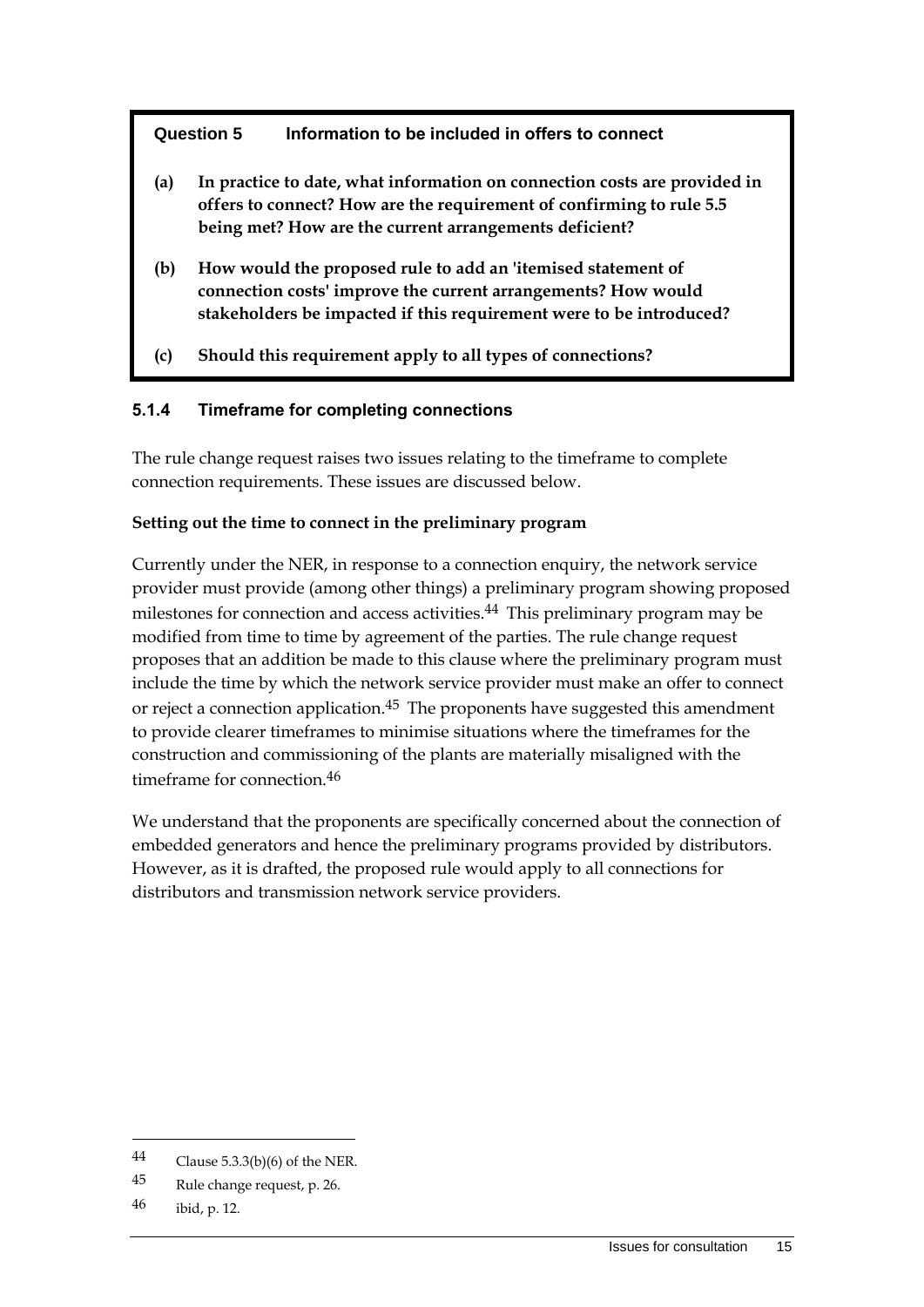#### **Question 6 Setting out the time to connect in the preliminary program**

- **(a) Under the current arrangements (either under the NER or jurisdictional arrangements), what are the typical timeframes within which offers to connect are made by distributors?**
- **(b) What are the factors that affect the timeframe for finalising an offer to connect?**
- **(c) Is it feasible or practical to include a specific timeframe to finalise an offer to connect at the time of preparing the preliminary program? What information is currently provided in preliminary programs?**
- **(d) If adopted, should this requirement apply to all connection enquiries?**

#### **Providing an offer to connect in 65 business days**

Under the NER, a network service provider is required to make an offer to connect within the timeframe outlined in the preliminary program.<sup>47</sup> However, the network service provider is able to amend the timeframe if additional time is required for the negotiation of negotiated access standards.48

To provide more certainty to connection applicants and to reduce unnecessary delays, the rule change request proposes that any amendment to the time period for connection should be limited to be no more than 65 business days. That is, the rule change request proposes to add a clarification that any change to the connection timeframe 'must be within 65 working days from the receipt of the application to connect in all cases'. The 65 business day limit currently applies in Victoria for embedded generator connection applications.<sup>49</sup>

The drafting of the proposed rule would apply all connection applications.

<sup>47</sup> Clause 5.3.6(a) of the NER. However, as mentioned above, clause 5.3.3(b)(6) provides that parties may agree to modify the proposed milestones under the preliminary program.

<sup>48</sup> Clause 5.3.6(a1) of the NER.

<sup>49</sup> This is a condition of under the Victorian electricity distribution licence, section 7.1, where offers to connect for embedded generators must be made within 65 business days.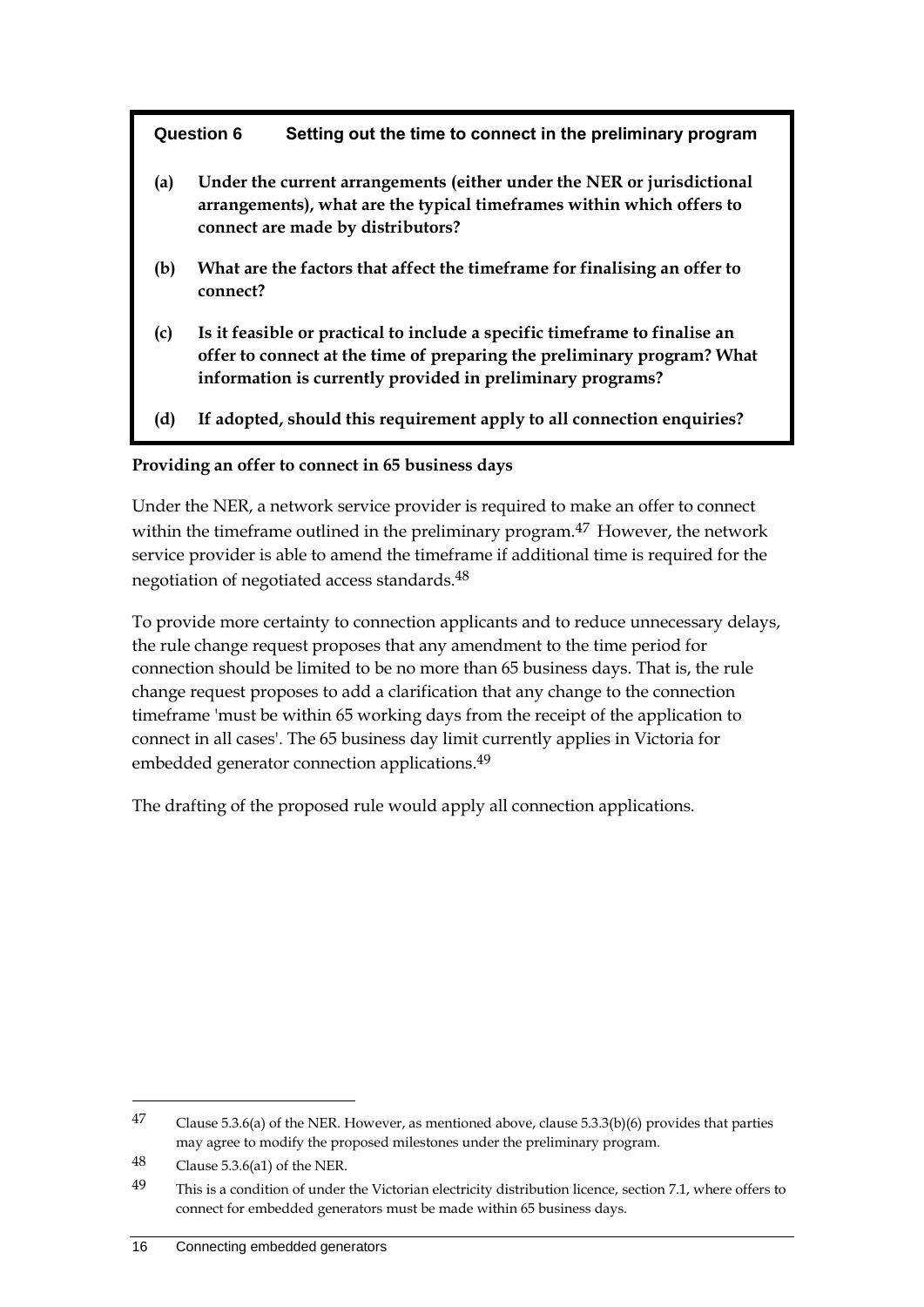#### **Question 7 Providing an offer to connect within 65 business days**

- **(a) What are the factors that affect the timeframe within which offers to connect may be made? What are the factors that impact the process for negotiating negotiated access standards?**
- **(b) Have there been cases (particularly in Victoria) where 65 business days was not sufficient to finalise an offer to connect? What were the reasons for requiring more than 65 business days?**
- **(c) How would network service providers and connection applicants be affected by the proposed amendment?**
- **(d) Should this requirement apply to all network service providers for all connections?**

#### **5.1.5 Terms and conditions**

The proponents note that the terms and conditions for connection may vary significantly between distributors.<sup>50</sup> To provide clarity and consistency, they propose that the NER should be amended to make clear that the terms and connections that must be included in a connection agreement are those that are set out in schedule 5.6.<sup>51</sup> Schedule 5.6 sets out the terms and conditions which include, among other things, details of the connection point, metering arrangements, the access standards, and connection service charges.

Clause 5.3.6(b)(2) already specifies that the offer to connect must include 'the terms and conditions of the kind set out in schedule 5.6'.52 Under this provision, the terms and conditions between distributors may vary. The proponents have identified that the variability in terms and conditions presents difficulties to potential embedded generators as it increases the uncertainty associated with the understanding the preconditions for connection.

#### **Question 8 Terms and conditions of connection**

- **(a) How are the current provisions under clause 5.3.6(b)(2) being applied? That is, are the terms and conditions for connection of the kind as set out in schedule 5.6?**
- **(b) In what ways are varying terms and conditions between distributors a problem? Is it appropriate for distributors to have different terms and conditions? Does this reflect relevant differences in network requirements?**

<sup>50</sup> Rule change request, p. 13.

<sup>51</sup> ibid, p. 24.

<sup>52</sup> Clause 5.3.6(b)(2) of the NER.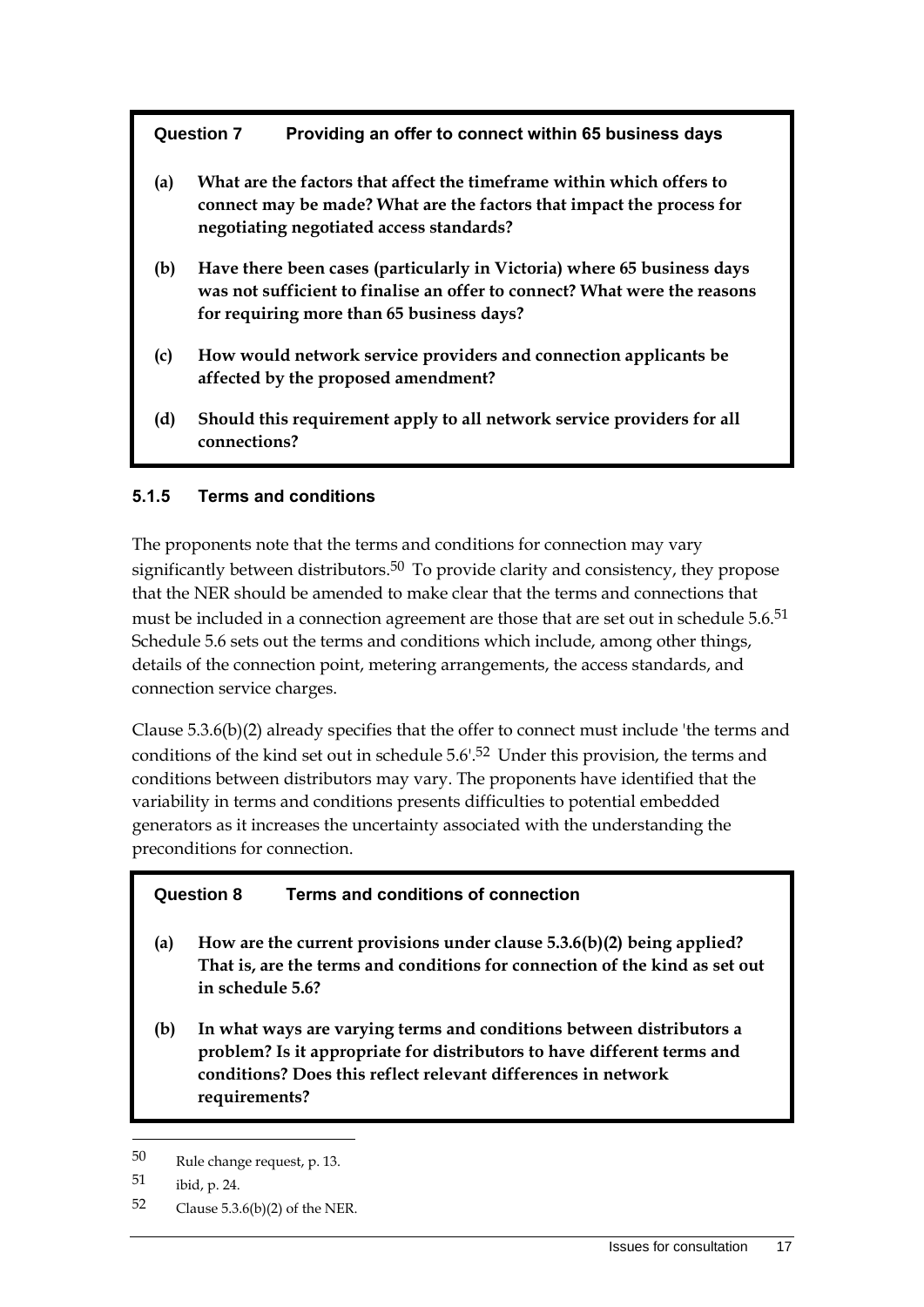## <span id="page-21-0"></span>**5.2 Technical standards**

Chapter 5 of the NER sets out the technical conditions for the connection of generators.<sup>53</sup> However, these provisions do not apply to generating systems that are subject to, or eligible for, an exemption from registration. In the case where the Chapter 5 technical conditions do not apply, the technical requirements for a connection to the distribution network would be determined by the relevant distributor in accordance with jurisdictional and local network requirements. To provide for greater certainty and timeliness in processing connection applications for embedded generators, the proponents suggest that automatic access standards for embedded generators be developed.54 The rule change request does not include an actual proposed standard or suggestions of how it may be developed or by whom.

As the technical standard(s) themselves have not been developed, should the proposed rule be adopted, savings and transitional provisions would be required until the technical standard(s) are implemented.

#### **Question 9 Technical standards for embedded generators**

- **(a) Without technical standards currently being in place for embedded generators, how well has the connection process under Chapter 5 worked in practice? How urgently are standards needed?**
- **(b) Would standards for different types/classes of embedded generators be required?**
- **(c) What factors should be taken into consideration in developing such standards? Are there any specific jurisdictional or local requirements?**
- **(d) What should be the scope of such standards? Can all relevant technical requirements be 'standardised'?**

## <span id="page-21-1"></span>**5.3 Right to export to the grid**

The proponents submit that, in practice, distributors have imposed requirements that inappropriately disallowed embedded generators from exporting electricity to the network.55 The proponents suggest that reasons for this have included distributors' concerns regarding safety of the network as well as for technical reasons such as there being insufficient 'fault level headroom' in the network. The proponents consider that embedded generators should have the automatic right to export electricity to the grid and propose that the NER be amended to explicitly give embedded generators this right.

<sup>53</sup> Schedule 5.2 of the NER sets out the 'conditions for connection of generators'.

<sup>54</sup> Rule change request, p. 14.

<sup>55</sup> Rule change request, p. 12.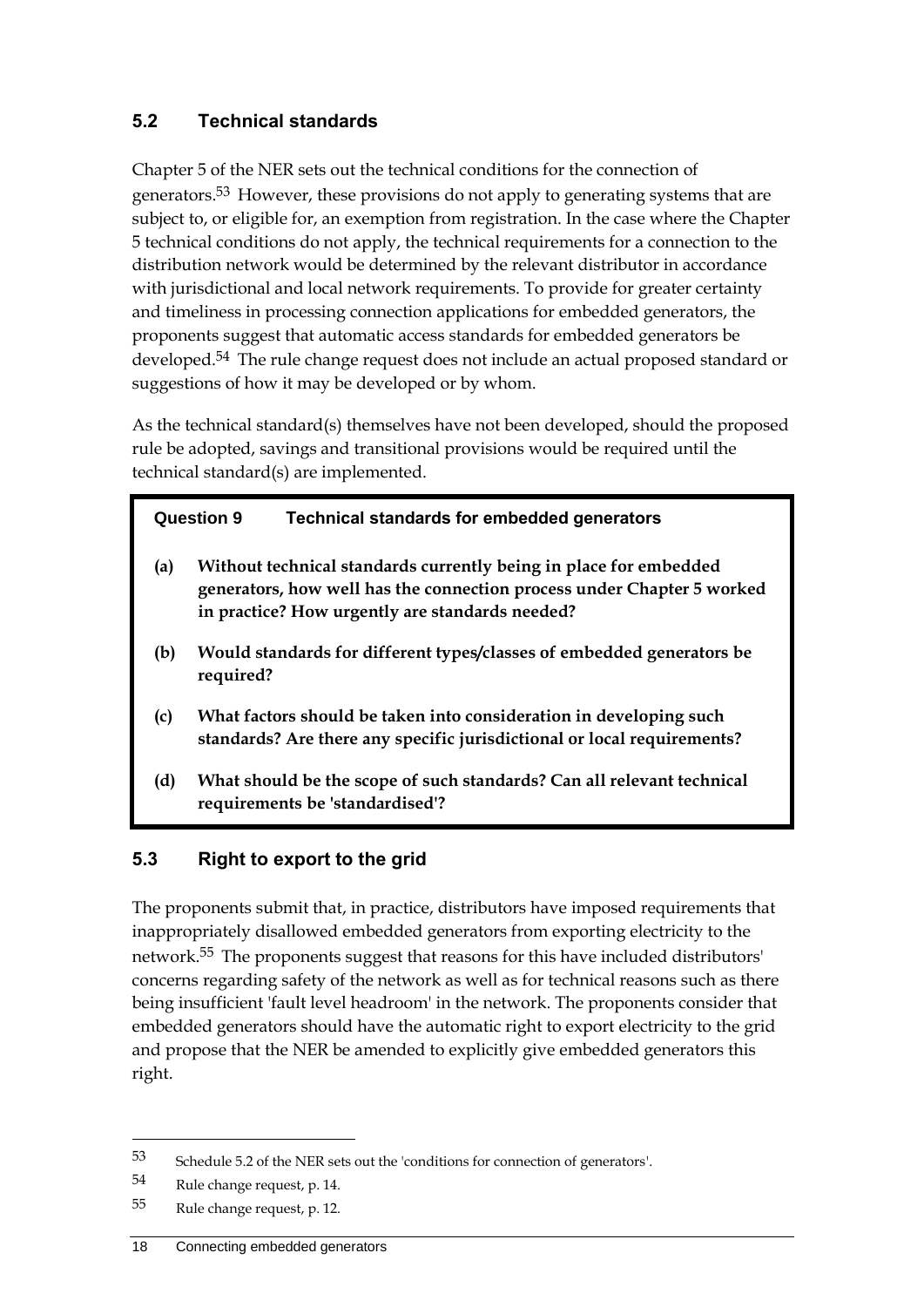| <b>Question 10</b> | Embedded generators having an automatic right to export<br>to the arid |
|--------------------|------------------------------------------------------------------------|
|                    |                                                                        |

- **(a) Under what circumstances have embedded generators not been allowed to export electricity to the network?**
- **(b) What are the impacts on embedded generators and other participants when exporting is not allowed?**
- **(c) Are there circumstances where the ability of embedded generators to export electricity to the network should be limited? What conditions could be reasonably imposed to limit exporting?**
- **(d) What are the costs and benefits of allowing, and not allowing, embedded generators to export electricity to the network?**
- **(e) Is there any basis for embedded generators to be treated differently to load or other generators? For what reasons?**

## <span id="page-22-0"></span>**5.4 Connection fees and charges**

The rule change request raises two issues relating to fees and charges.

## **5.4.1 Optional fee for service**

Based on their experiences to date, the proponents consider that distributors do not currently have a strong incentive to collaborate in the development of a connection enquiry or application.<sup>56</sup> To provide an incentive to distributors to work more closely with embedded generators, the rule change request introduces an 'optional fee for service' that would be payable to distributors by connection applicants.<sup>57</sup> We understand that the fee for service as proposed would be in relation to work carried out prior to a connection application being lodged (i.e. during the connection enquiry stage).

The NER already provide for network service providers to charge an 'application fee' which would cover the reasonable costs to investigate an application to connect and prepare the offer to connect.58 The proponents suggest that by distributors providing an additional service, there would be improved alignment between a project and the distributor's connection arrangements. As a result, the proponents consider that this could translate to efficiency improvements in the distributors assessment of a resulting connection application. Hence, where a distributor charges a 'fee for service', the proponents expect that the corresponding application fee would be reduced.

<sup>56</sup> ibid, p. 17.

<sup>57</sup> ibid

<sup>58</sup> Clause 5.3.3(c)(5) of the NER.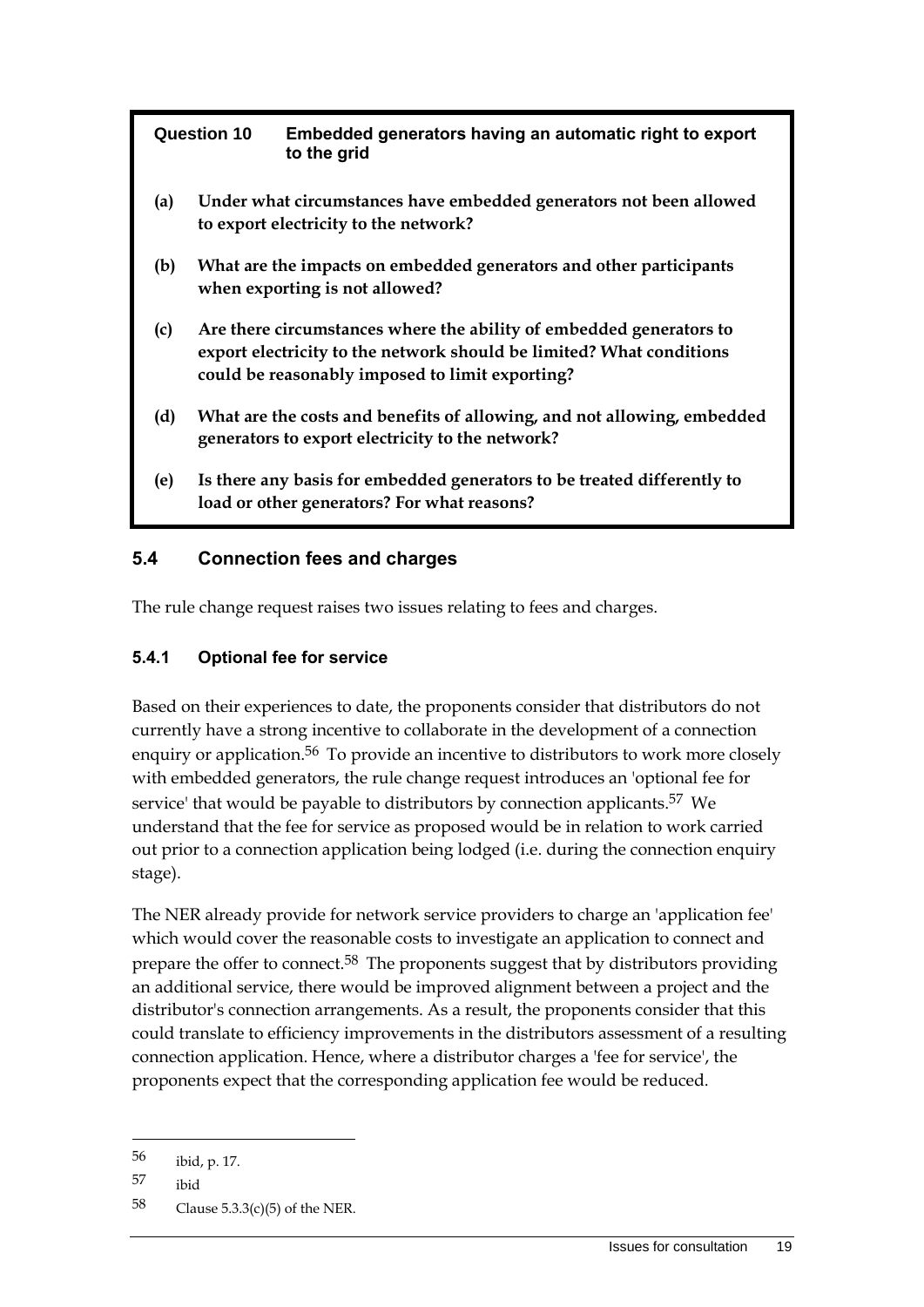However, under the current regulatory arrangements, distributors do not appear to be prohibited from charging a fee to provide advice as a part of its connection services.

### **Question 11 Allowing distributors to charge an optional fee for service**

- **(a) What are the barriers that prevent network service providers from charging a 'fee for service' under the current arrangements?**
- **(b) Is the proposed rule sufficient in identifying what services would be provided for the 'fee for service'? If not, how should the relevant service be specified?**
- **(c) What factors should be considered on how such a service should be classified? That is should it be a direct control service or negotiated service?59 Should the service be on a cost recovery basis only?**
- **(d) Should the NER provide any guidelines on how such a fee should be determined or should it be negotiated between a distributor and embedded generator? Should the fee be approved by the AER and, if so, on what basis?**

### **5.4.2 Shared network augmentation costs**

The proponents consider that the current approach to attributing connection costs are inefficient, inequitable and not cost-reflective.<sup>60</sup> They consider that the current approach to determining attribution of shared network augmentation costs is that only cogeneration projects contribute to network congestion, which they consider to be incorrect.<sup>61</sup> To address this, they propose that the NER be amended such that all embedded generators are exempt from paying shared network augmentation costs. This would be consistent with the provisions that apply in Victoria.<sup>62</sup>

Connection charges, including any shared network augmentation costs, are currently determined by distributors in accordance with the NER and the specific provisions under their regulatory determinations made by the AER. In making these determinations, the AER takes into consideration any relevant jurisdictional requirements. Also, under the requirements of Chapter 5A, the AER is required to

61 ibid

<u>.</u>

62 ibid, p. 16.

<sup>59</sup> **In accordance with its obligations under the NEL and NER, distribution services are classified by the AER. There are three classes of distribution services - direct control services; negotiated distribution services and unclassified services. Direct control services are further categorised under clause 6.2.3 of the NER as either standard control services or alternate control services. As a part of each distributor's distribution determination, the AER classifies distribution services and decides upon the appropriate form of control to apply to the distribution service.**

<sup>60</sup> Rule change request, p. 22.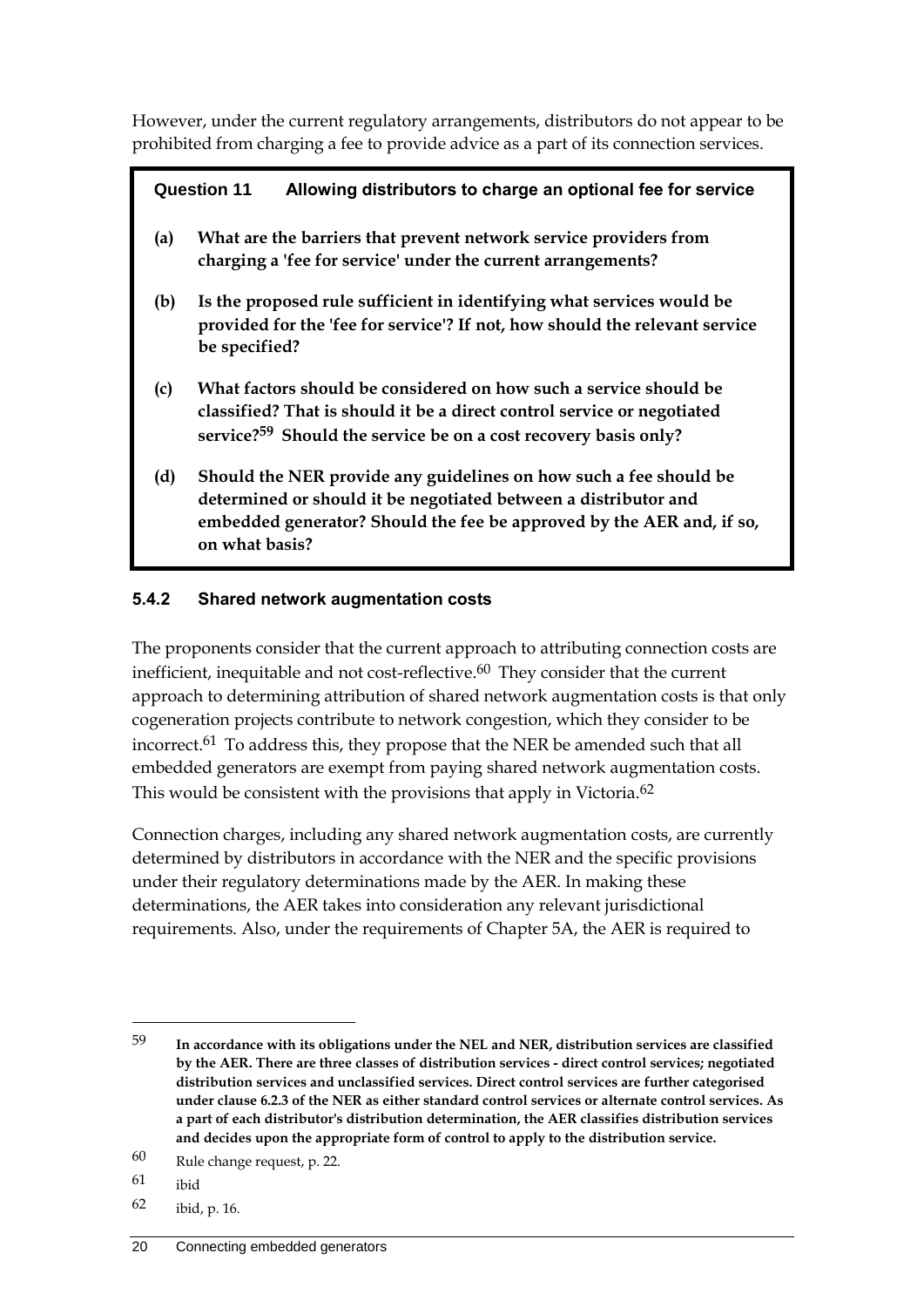develop connection charging guidelines to be applied by distributors in relation to 'basic connections' and non-registered embedded generators.<sup>63</sup>

### **Question 12 Shared network augmentation costs**

- **(a) Is the current approach to attributing connection costs, particularly in relation to shared network augmentation costs, inefficient, inequitable and not cost-reflective? For what reasons?**
- **(b) Should embedded generators (noting that embedded generating installations can encompass a broad range of installations) be exempt from paying shared network augmentation costs? Why or why not?**
- **(c) If embedded generators are exempt from shared network augmentation costs, how should these costs be allocated?**

## <span id="page-24-0"></span>**5.5 Other issues**

The rule change request, either directly or indirectly, raises a number of other issues. These include:

- **Impacts on transmission network service providers (TNSPs) and other participants** - We understand the focus of this rule change request to be on the provisions for the connection of embedded generators. However, as outlined throughout relevant sections of this chapter, some aspects of the proposed rule apply to all 'network service providers' and 'connection applicants'. This expands the potential impact of the rule change request to include TNSPs and all connection applicants.
- **Distributors publishing annual reports** The rule change request proposes that distributors should be required to publish annual reports identifying capacity constraints in their networks. The rule change request considers that the proposed provisions being considered by the AEMC under the distribution network planning and expansion framework rule change, if adopted, would be sufficient to meet the objectives of the rule change proposal.<sup>64</sup>

<sup>63</sup> The AER's work on this guideline can be found on its website www.aer.gov.au.

<sup>64</sup> Rule change request, p. 18.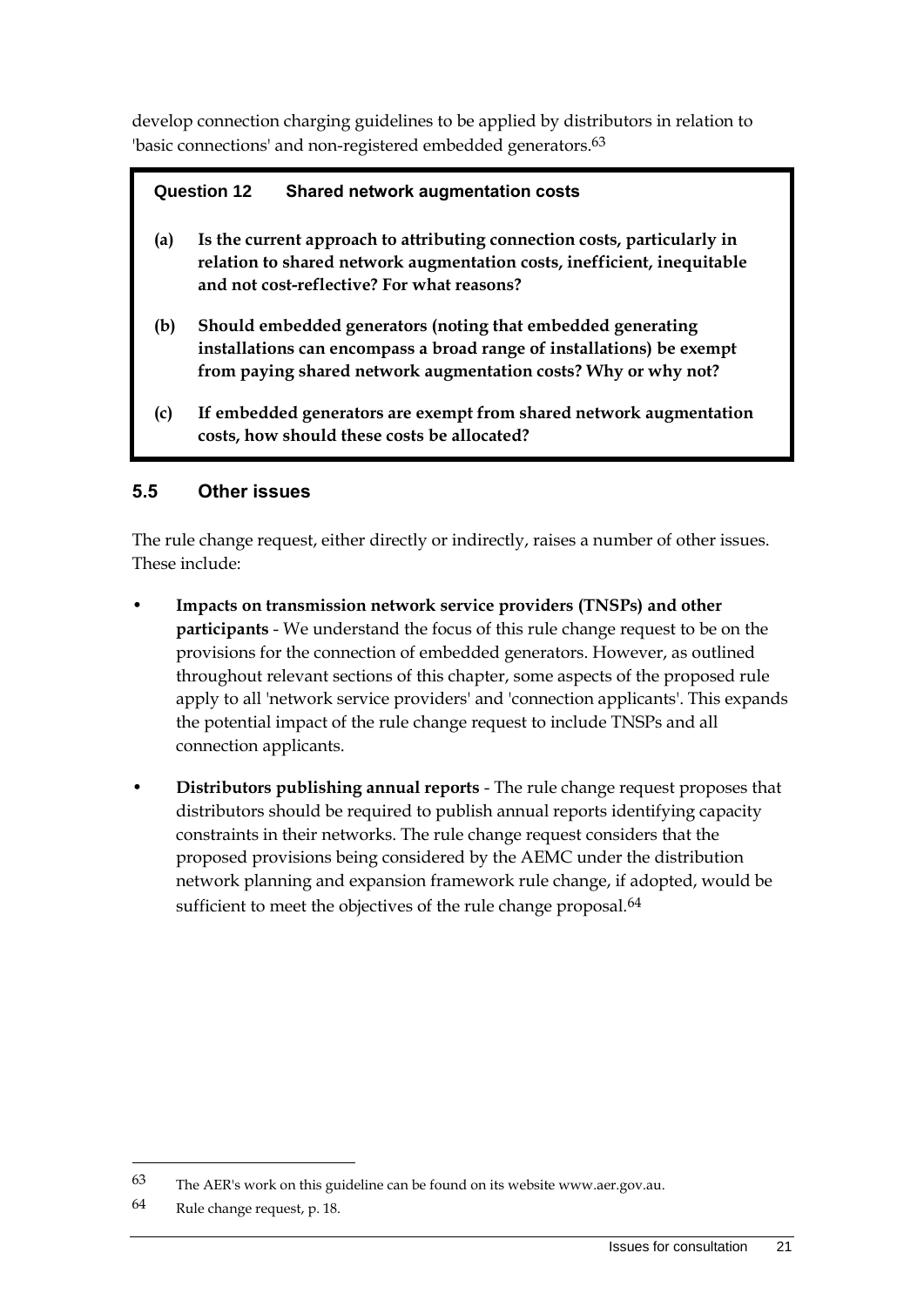## <span id="page-25-0"></span>**6 Lodging a Submission**

The Commission has published a notice under s.95 of the NEL for this rule change proposal inviting written submission. Submissions are to be lodged online or by mail by **9 August 2012** in accordance with the following requirements.

Where practicable, submissions should be prepared in accordance with the Commission's guidelines for making written submissions on rule change proposals.65 The Commission publishes all submissions on its website subject to a claim of confidentiality.

All enquiries on this project should be addressed to Anita Lai on (02) 8296 7800.

## <span id="page-25-1"></span>**6.1 Lodging a submission electronically**

Electronic submissions must be lodged online via the Commission's website, www.aemc.gov.au, using the "lodge a submission" function and selecting the project reference code "ERC0147". The submission must be on letterhead (if submitted on behalf of an organisation), signed and dated.

Upon receipt of the electronic submission, the Commission will issue a confirmation email. If this confirmation email is not received within three business days, it is the submitter's responsibility to ensure the submission has been delivered successfully.

## <span id="page-25-2"></span>**6.2 Lodging a submission by mail**

The submission must be on letterhead (if submitted on behalf of an organisation), signed and dated. The submission should be sent by mail to:

Australian Energy Market Commission PO Box A2449 Sydney South NSW 1235

Or by fax to (02) 8296 7899.

The envelope must be clearly marked with the project reference code: ERC0147.

Except in circumstances where the submission has been received electronically, upon receipt of the hardcopy submission the Commission will issue a confirmation letter.

If this confirmation letter is not received within three business days, it is the submitter's responsibility to ensure successful delivery of the submission has occurred.

 $65$  This guideline is available on the AEMC website.